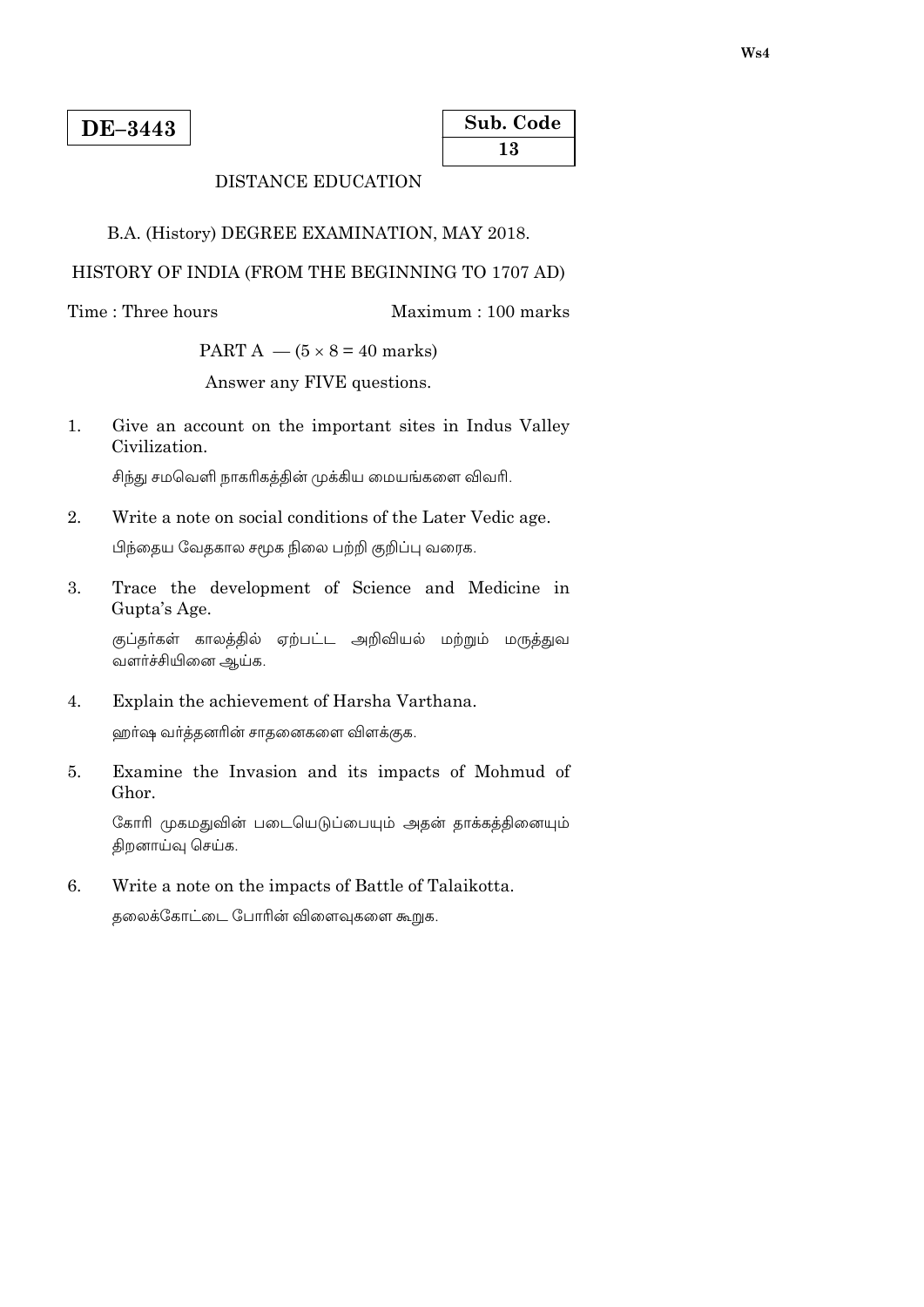7. Briefly explain the first Battle of Panipat and its historical importance.

போரைப்பற்றியும் வரலாற்றில் அது முதலாவது பானிபட் ஏற்படுத்திய தாக்கத்தினையும் சுருக்கமாக கூறுக.

8. Explain the reforms of Mohmud-Bin-Tuqlaq.

முகம்மது பின் துக்ளக்கின் சீர்திருத்தங்களை விவரி.

PART B  $-$  (3  $\times$  15 = 45 marks)

Answer any THREE questions.

9. Examine the sources of the History of India.

> இந்திய வரலாற்றை அறிய உதவும் ஆதாரங்களை திறனாய்வு செய்க.

10. Write an essay on the Socio-Economic conditions of the Gupta Age.

குப்தர்கள் கால சமூக பொருளாதார நிலை பற்றி கட்டுரை வரைக.

Access the Bhathi Movement and its impact in the society 11. of Medieval India.

இடைக்கால இந்தியாவில் தோன்றிய பக்தி இயக்கங்களைப் பற்றியும் அவை சமூதாயத்தில் ஏற்படுத்திய தாக்கத்தினையும் விவரி.

12. Estimate the administration of Sher Shah.

ஷெர்ஷாவின் நிர்வாகத்தினை மதிப்பிடுக.

Write an essay on the raise and achievements of Shivaji. 13.

சிவாஜியின் எழுச்சி மற்றும் சாதனைகள் பற்றி ஒரு கட்டுரை வரைக.

 $\mathcal{D}_{\alpha}$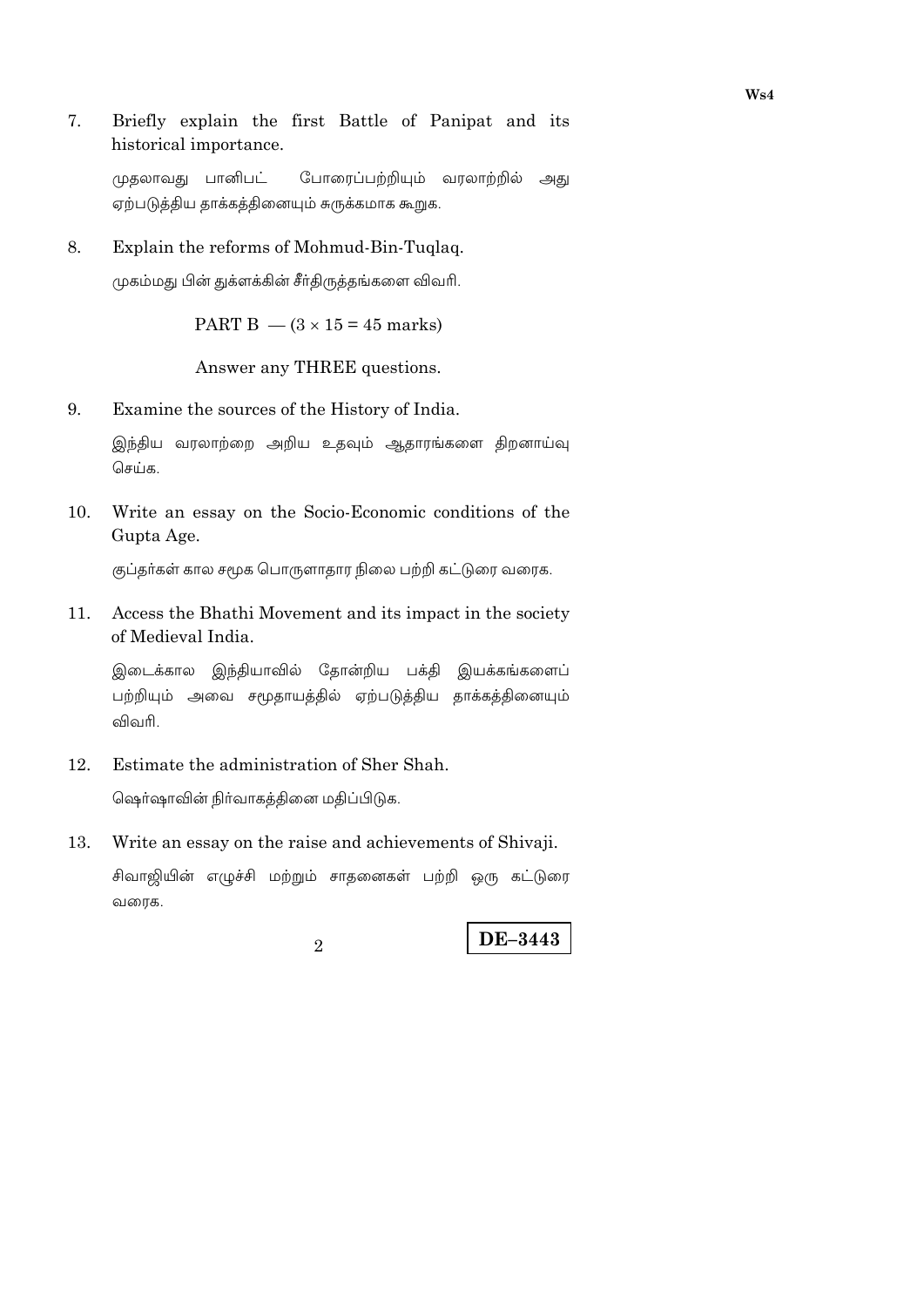Answer any ONE questions.

Mark on the outline map provided the latent of empire of 14. the Asoka and narrate his achievements.

வரைபடத்தில் அசோகரின் கொடுக்கப்பட்டுள்ள பேரரசின் எல்லையை குறிப்பிட்டு அவருடைய சாதனைகளை விளக்குக.

Mark on the outline map provided the latent of 15. Aurangzeb's empire and examine the reasons for downfall of Muhals.

கொடுக்கப்பட்டுள்ள வரைபடத்தில் அவுரங்கசிபின் பேரரசின் எல்லையை குறிப்பிட்டு முகலாய பேரரசின் வீழ்ச்சிக்கான காரணங்களை ஆய்க.

 $\overline{3}$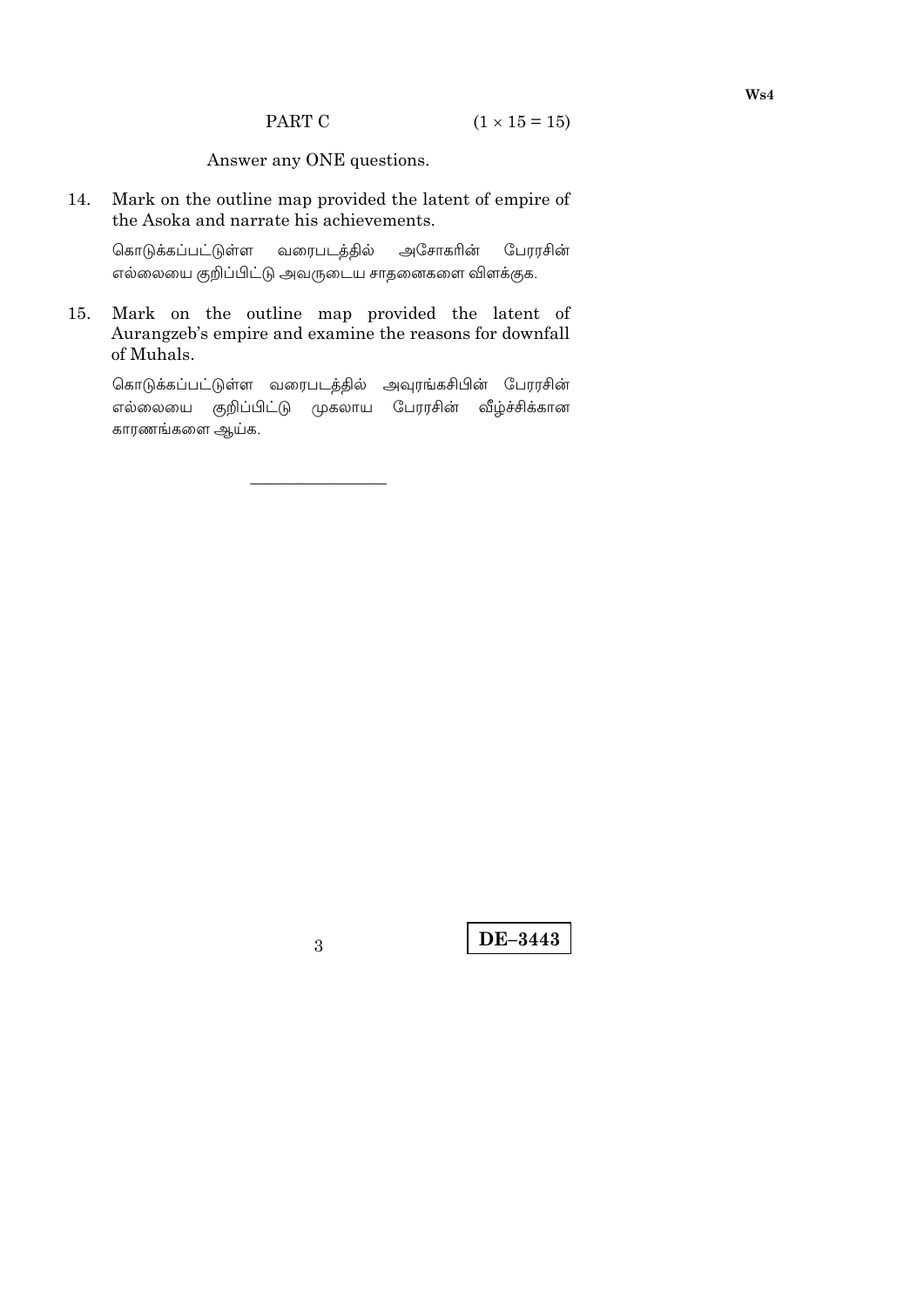| Sub. Code |  |
|-----------|--|
| 14        |  |

# **DISTANCE EDUCATION**

B.A. (History) DEGREE EXAMINATION, MAY 2018.

### HISTORY OF INDIA (FROM 1707 TO 1947 A.D.)

Time: Three hours

Maximum: 100 marks

PART  $A - (5 \times 8 = 40$  marks)

Answer any FIVE questions.

Give an account on the influences of Beshwas in the  $1.$ Administration of Marathas.

மராட்டியா்களின் நிா்வாகத்தில் பீஷ்வாக்களின் முக்கியத்துவத்தைக் கூறுக.

- 2. Write a note on the impacts of Third Battle of Panipat. மூன்றாவது பானிப்பட் போரின் விளைவுகளை விவரி.
- $\mathfrak{Z}$ . Describe the First Carnatic War and its impact. முதல் கர்நாடகப் போரையும் அதன் விளைவுகளையும் விளக்குக.
- $\overline{4}$ . Write about the significance of Subsidy Alliance. துணைப்படைத் திட்டத்தின் முக்கியத்துவம் பற்றி எழுதுக.
- 5. Explain the reforms of Lord Curzon. கர்சன் பிரபுவின் சீர்திருத்தங்களை விவரி.
- 6. Briefly explain the Home Role movement. தன்னாட்சி இயக்கம் பற்றி சுருக்கமாக விவரி.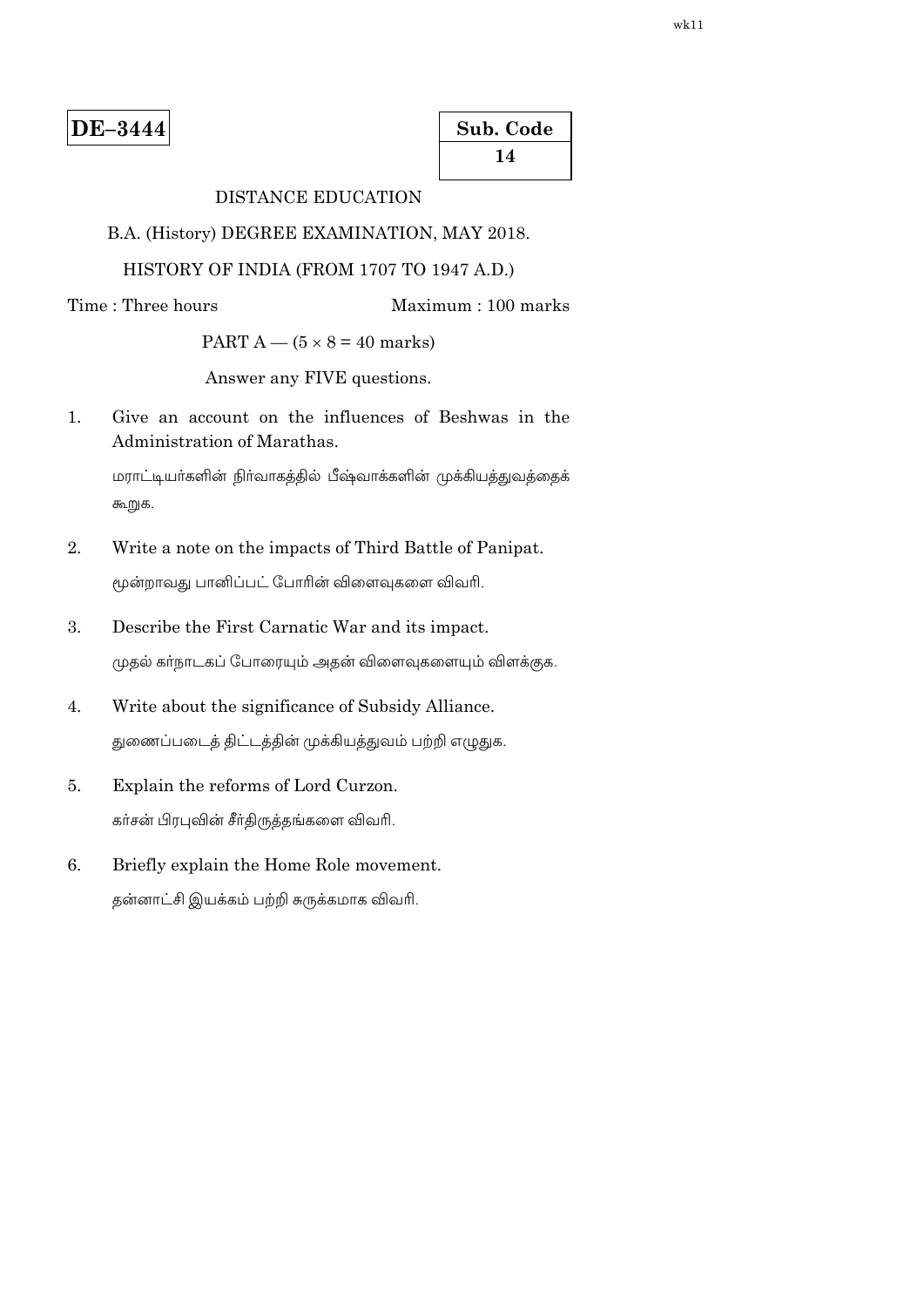7. Write about the Rowlat Act and its impact in the Independent Movement of India.

ரௌலட் சட்டம் பற்றியும் அது இந்திய சுதந்திரப் போராட்டத்தில் ஏற்படுத்திய தாக்கத்தினையும் ஆய்க.

8. Explain the evolution of English education in India. இந்தியாவில் ஆங்கிலக் கல்வியின் வளர்ச்சியினை விவரி.

PART B  $-$  (3  $\times$  15 = 45 marks)

Answer any THREE questions.

9. Critically analyze the extension policy and the reforms of Lord Dalhousie.

டல்வெறளசி பிரபுவின் விரிவாக்க கொள்கை மற்றும் சீா்திருத்தங்களை ஆய்க.

Assess the causes and impacts of 1857 Revolt.  $10.$ 

> 1857-ம் ஆண்டு புரட்சியையும் அதன் விளைவுகளையும் மதிப்பிடுக.

11. Write an essay on the religious movement in India in 19th Century.

19-ம் நூற்றாண்டில் தோன்றிய சமய சீர்திருத்த இயக்கங்கள் பற்றி ஓரு கட்டுரை வரைக.

12. How did India affected by the First World War?

முதல் உலகப்போரால் இந்தியா எவ்வாறு பாதிப்படைந்தது?

Estimate the role of Mahatma Gandhi in the freedom 13. Movement of India.

இந்திய சுதந்திரப் பேராட்டத்தில் மகாத்மா காந்தியின் பங்கினை மதிப்பிடுக.

2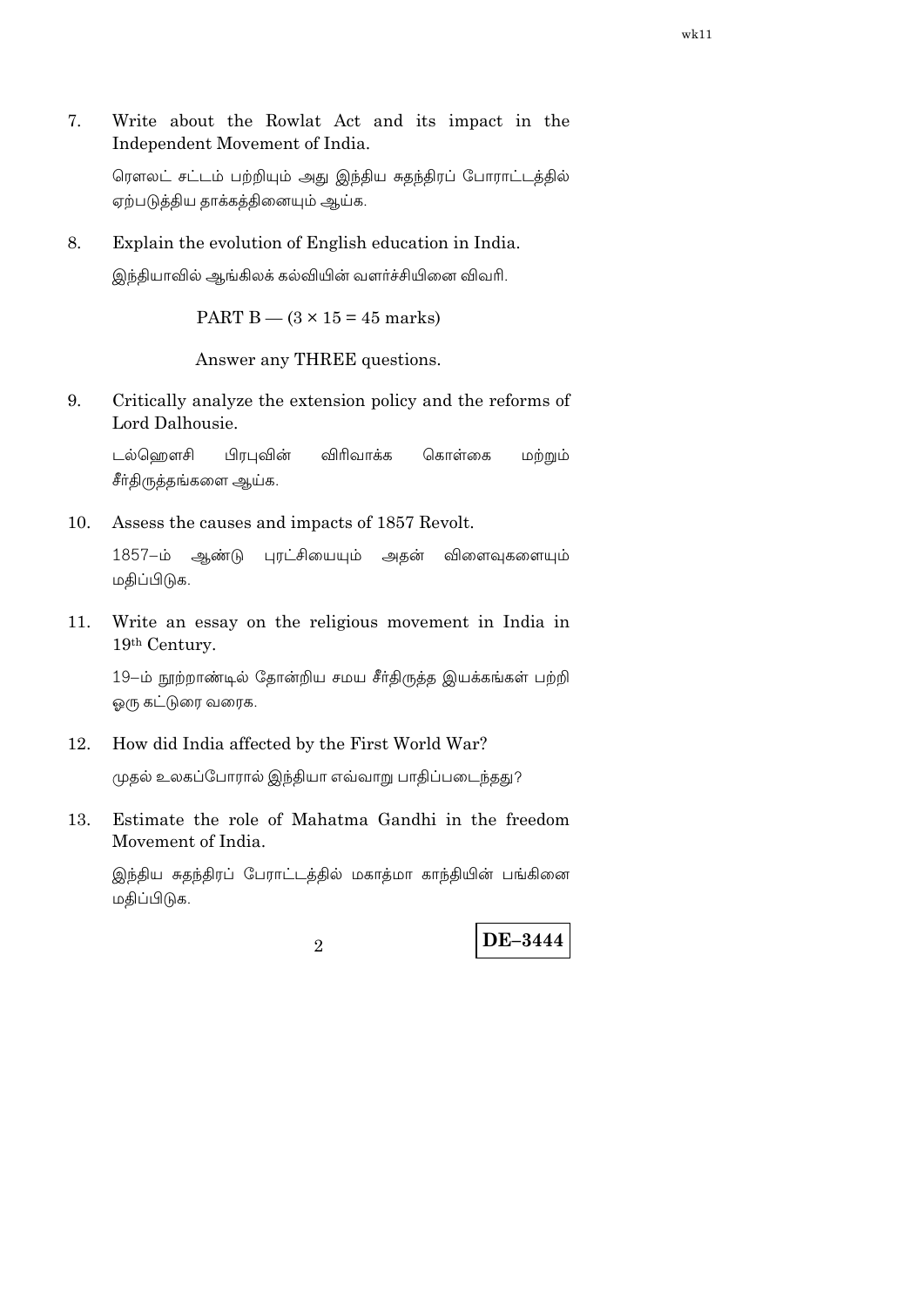#### PART C  $-$  (1  $\times$  15 = 15 marks)

Answer any ONE question.

14. Mark on the outline map provided the latent of empire of the Marathas and narrate the causes for their downfall.

பேரரசின் கொடுக்கப்பட்டுள்ள வரைபடத்தில் மராட்டியப் அவர்களுடைய எல்லையை குறிப்பிட்டு வீழ்ச்சிக்கான காரணங்களை திறனாய்வு செய்க.

Mark on the outline map provided the latent of Trade 15. Centres of British East India Company and how did they established the government in India?

கொடுக்கப்பட்டுள்ள வரைபடத்தில் ஆங்கிலேய கிழக்கிந்திய கம்பெனியின் வணிக மையங்களை குறிப்பிட்டு இந்தியாவில் ஒரு அரசை எவ்வாறு உருவாக்கினார் என்பதை விவரி.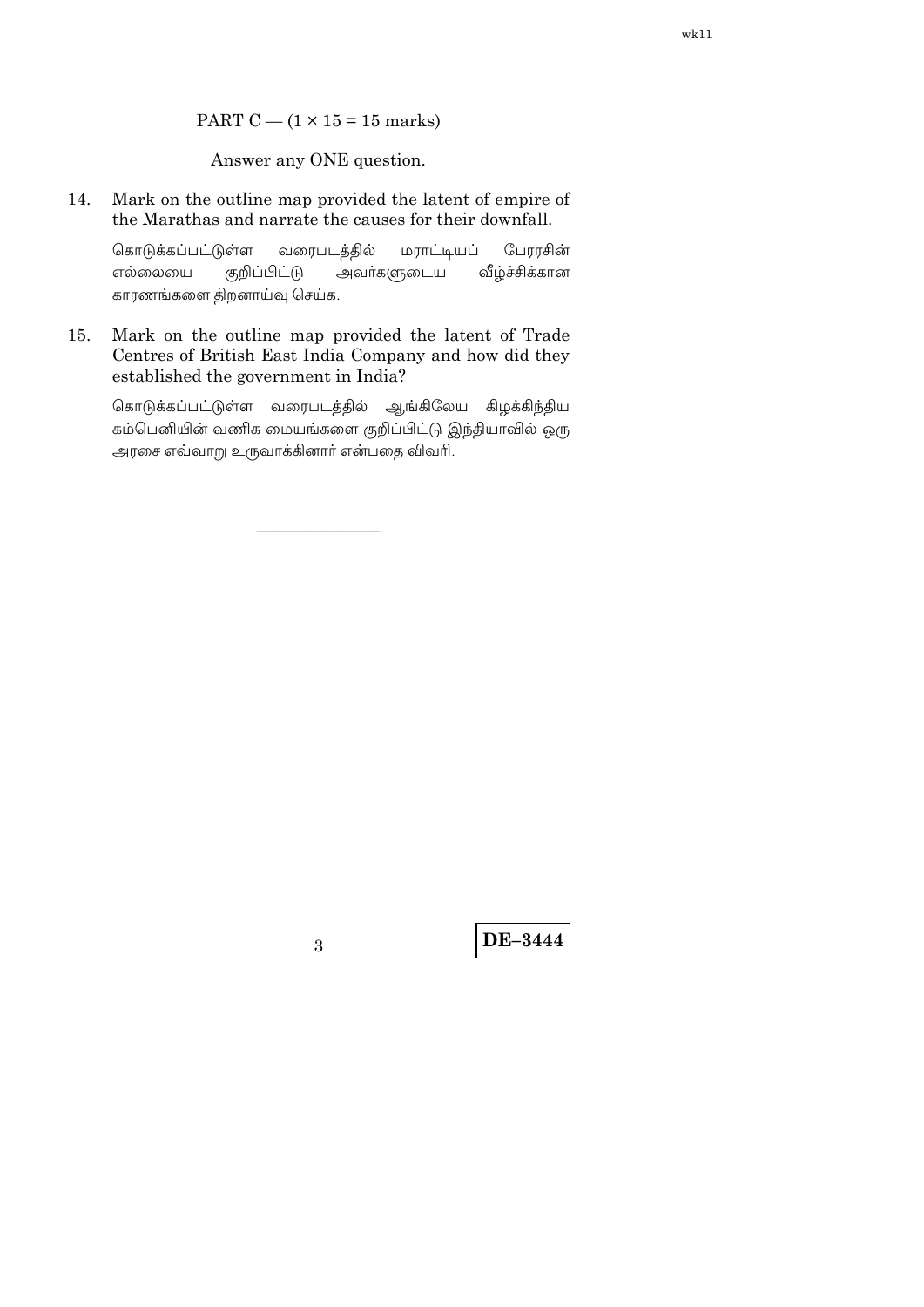| Sub. Code |
|-----------|
| 15        |

# **DISTANCE EDUCATION**

B.A. (History) DEGREE EXAMINATION, MAY 2018.

### PRINCIPLES OF ECONOMICS

Time: Three hours

Maximum: 100 marks

PART  $A - (5 \times 8 = 40$  marks)

Answer any FIVE questions.

 $\overline{1}$ . Explain the characteristics of economic law in detail.

பொருளாதார விதியின் இயல்புகளை விளக்குக.

2. Explain law of demand.

தேவை விதியை விளக்குக.

- Explain the characteristics of "Labour". 3. உழைப்பின் இயல்புகளை விவரி.
- $\overline{4}$ . Explain the law of diminishing returns. குறைந்த செல் விளைவு விதியை விளக்குக.
- Give a brief account of perfect competition. 5. நிறைவுப் போட்டி பற்றி சிறு குறிப்பு வரைக.
- Define the term monopoly. Explain different kinds of 6. monopoly.

முற்றுரிமையின் இலக்கணம் வரைக. முற்றுரிமையின் பல்வேறு வகைகளை விளக்குக.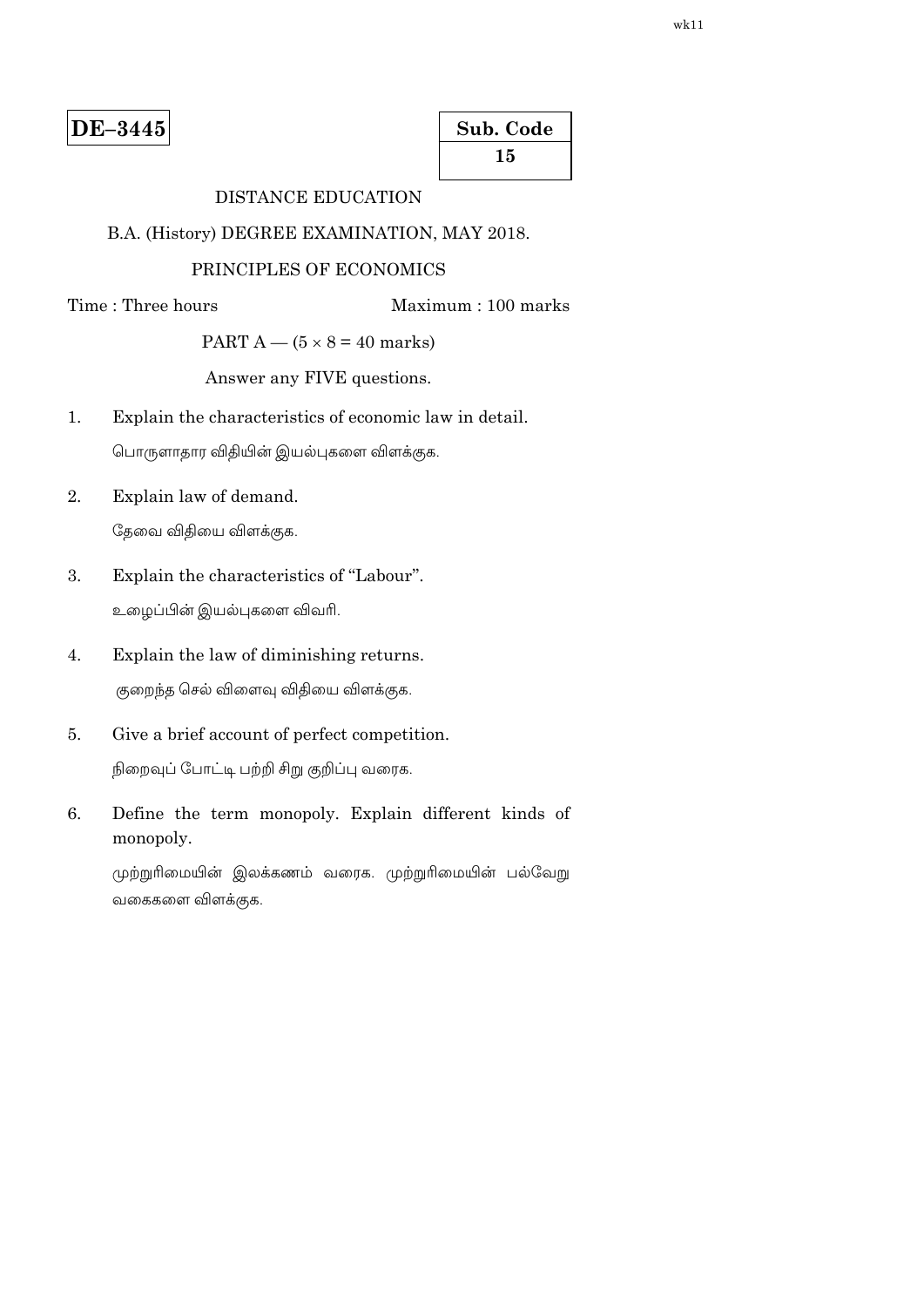- 7. Enumerate the different factors affecting real wage. உண்மைக் கூலியைத் தீர்மானிக்கும் காரணிகளை எழுதுக.
- 8. Give a brief account of theories of interest. வட்டிக் கோட்பாடுகள் பற்றி சிறு குறிப்பு வரைக.

PART B  $-$  (4  $\times$  15 = 60 marks)

Answer any FOUR questions.

9. Make a critical appraisal of welfare definition of economics.

பொருளியல் பற்றிய நல இலக்கணத்தை திறனாய்வு செய்க.

- 10. Explain consumer's surplus in detail. நுகா்வோா் எச்சத்தை விரிவாக விளக்கு.
- Explain Malthusian Theory of population.  $11.$ மால்தூசியனின் மக்கள்தொகைக் கோட்பாட்டை விளக்குக.
- 12. Explain law of supply in detail.

அளிப்பு விதியை விரிவாக விளக்குக.

What is trade union? Explain methods adopted by the 13. trade unions to raise wages.

தொழிலாளர் சங்கம் என்றால் என்ன? கூலியை அதிகரிக்க தொழிலாளா் சங்கங்கள் கையாளும் முறைகளை விளக்குக.

- Explain demand and supply theory of wages in detail. 14. கூலியின் தேவை மற்றும் அளிப்பு கோட்பாட்டை விரிவாக விளக்குக.
- Explain factors affecting elasticity of demand. 15.

தேவை நெகிழ்ச்சியைப் பாதிக்கக் கூடியக் காரணிகள் யாவை?

 $\overline{2}$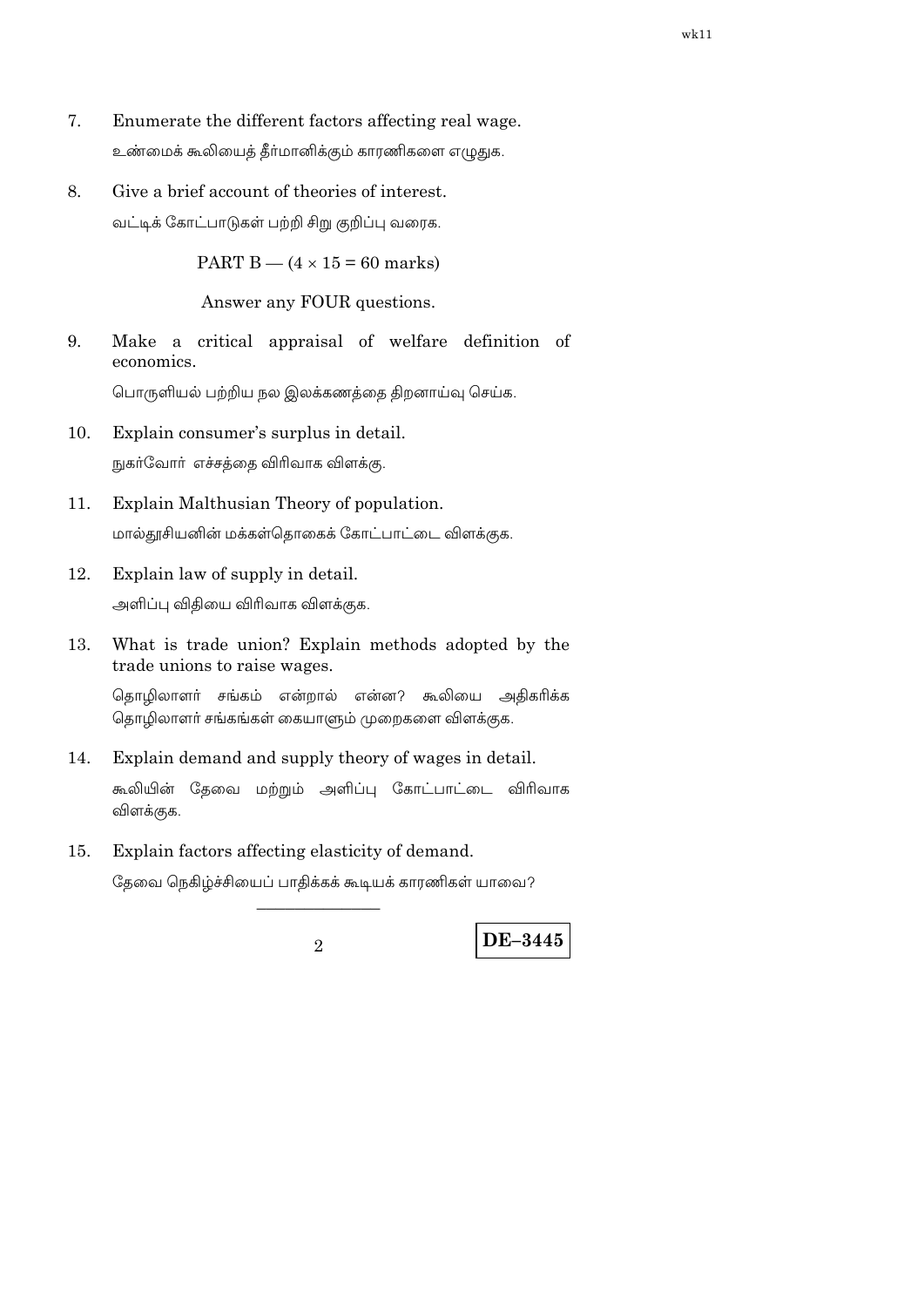| Sub. Code |  |
|-----------|--|
| 23        |  |

### DISTANCE EDUCATION

#### B.A. (History) DEGREE EXAMINATION, MAY 2018.

### HISTORY OF EUROPE (1453 TO 1789 A.D.)

Time: Three hours

### Maximum: 100 marks

PART  $A - (5 \times 8 = 40$  marks)

Answer any FIVE questions.

- $\mathbf{1}$ . Describe the causes for Geographical discoveries. நிலவியற் கண்டுபிடிப்பிற்கான காரணங்களை விவரி.
- 2. Explain the external policy of Charles V. ஐந்தாம் சார்லசின் வெளிநாட்டுக் கொள்கையை விளக்குக.
- 3. Analyse the policies of Martin Luther. மார்ட்டின் லூதரின் கொள்கைகளை விவரி.
- What were the results of Dutch war of Independence?  $\overline{4}$ . டச்சு சுதந்திர போரின் விளைவுகள் யாவை?
- Mention about Treaty of Westphalia. 5. வெஸ்ட்பாலியா உடன்படிக்கை பற்றி குறிப்பிடுக.
- 6. Describe the achievements of Catherine the great of Russia.

ரஷ்யாவின் மகா கேதரினின் சாதனைகளை விவரி.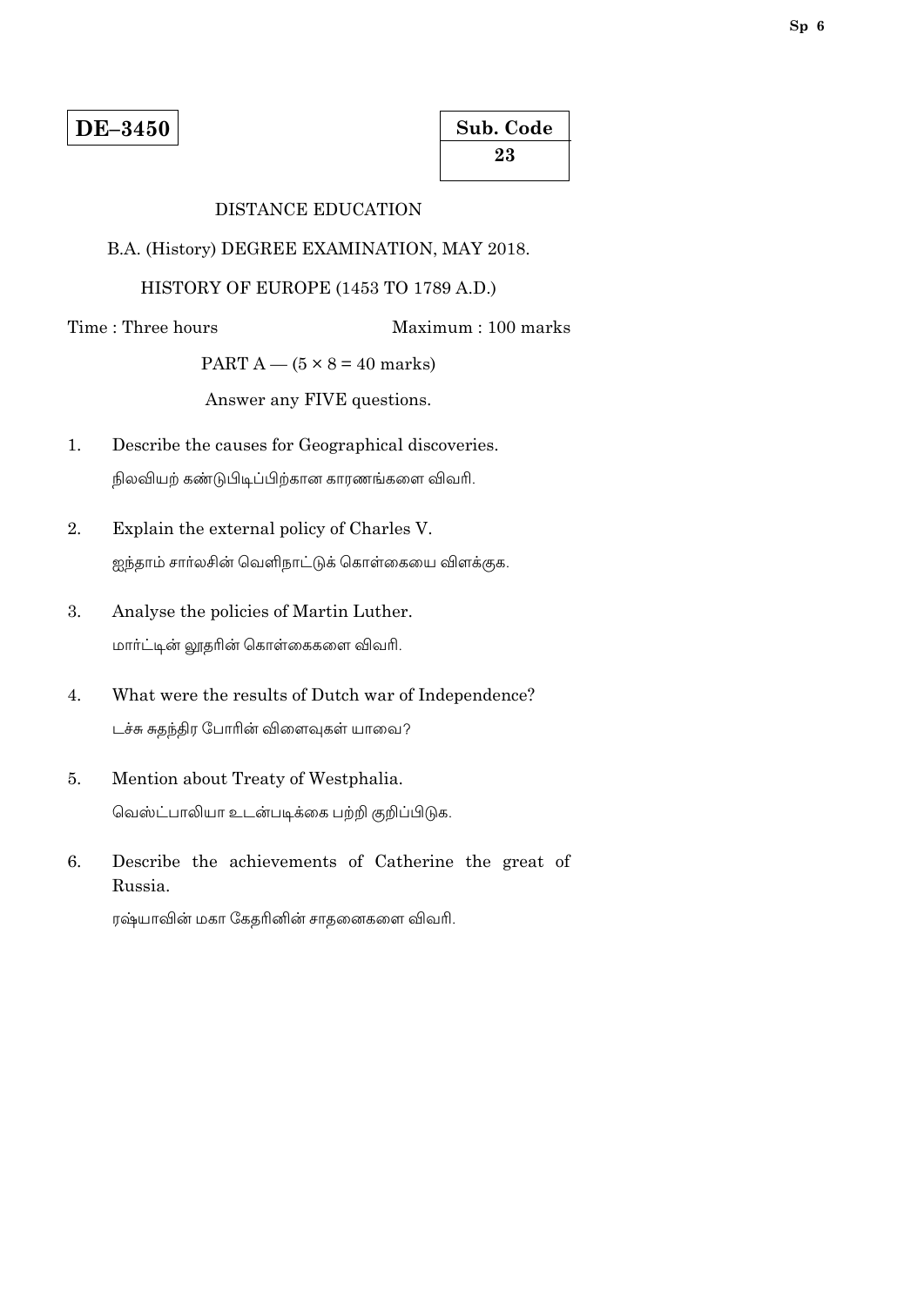7. Explain about the partition of Poland.

போலந்துப் பிரிவினை பற்றி விவரி.

8. What were the causes and results of Seven years war?

ஏமாண்டுப் போருக்கான காரணங்கள் மற்றும் விளைவுகள் யாவை?

> PART B  $-$  (4  $\times$  15 = 60 marks) Answer any FOUR questions.

 $9<sub>1</sub>$ Explain the impact of the Renaissance in Europe.

ஐரோப்பாவில் மறுமலா்ச்சியின் தாக்கத்தை விளக்குக.

10. Write an essay about the causes and results of Reformation movement.

சமய சீா்திருத்த இயக்கத்தின் காரணங்கள் மற்றும் விளைவுகளை பற்றி எழுதுக.

- 11. Sketch the career and achievements of Philip II. இரண்டாம் பிலிப்பின் சாதனைகளை வரையறு.
- 12. Describe the reign of Henry IV in France.

பிரான்சில் நான்காம் ஹென்றியின் ஆட்சி பற்றி விவரி.

Critically analyse how Peter made Russia modern. 13.

பீட்டர் எவ்வாறு ரஷ்யாவை நவீனப்படுத்தினார் என்பதை நுணுகி ஆய்க.

14. Bring out the internal reforms of Frederick the great.

மகா பிரெடரிக்கின் உள்நாட்டு சீர்திருத்தங்களை வெளிக் கொணர்க.

Enumerate the condition of France before the French  $15.$ Revolution.

பிரெஞ்சுப் புரட்சிக்கு முந்தைய பிரான்சின் நிலையை எடுத்துரைக்க.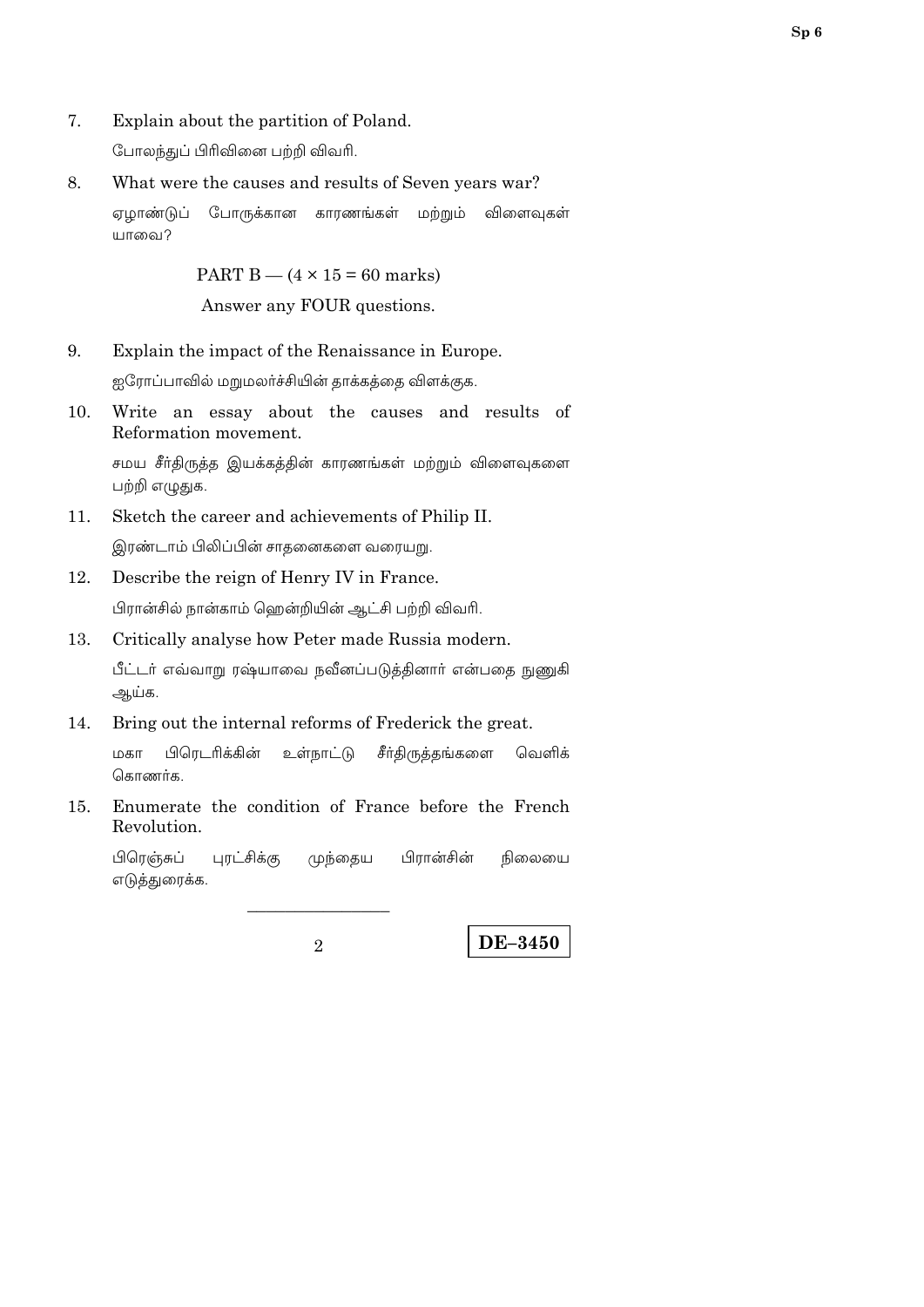| Sub. Code |  |
|-----------|--|
| 24        |  |

### DISTANCE EDUCATION

#### B.A. (History) DEGREE EXAMINATION, MAY 2018.

### HISTORY OF EUROPE (1789 TO 1945 A.D.)

Time: Three hours

Maximum: 100 marks

SECTION A  $-$  (5  $\times$  8 = 40 marks)

Answer any FIVE of the following questions.

All questions carry equal marks.

 $1.$ Assess the importance of the battle of Waterloo.

வாட்டர்லூ போரின் முக்கியத்துவத்தை மதிப்பிடுக.

2. Write an account for the failure of the holy alliances.

புனித கூட்டணியின் தோல்விக்கான காரணங்களைத் தொகுத்து எழுதுக.

- 3. What are the main provisions of the Treaty of Paris? பாரீஸ் உடன்படிக்கையின் முக்கிய அம்சங்கள் யாவை?
- $\overline{4}$ . Assess the importance of treaty of Verssailes. வெர்செயில்ஸ் உடன்படிக்கையின் முக்கியத்துவத்தை ஆய்க.
- Write upon the internal reforms of Lenin. 5.

லெனினின் உள்நாட்டுச் சீர்திருத்தங்களைப் பற்றி எழுதுக.

6. Give a short account on the origin of the League of Nations.

பன்னாட்டுச் சங்கத்தின் தோற்றம் பற்றி சுருங்கக் கூறுக.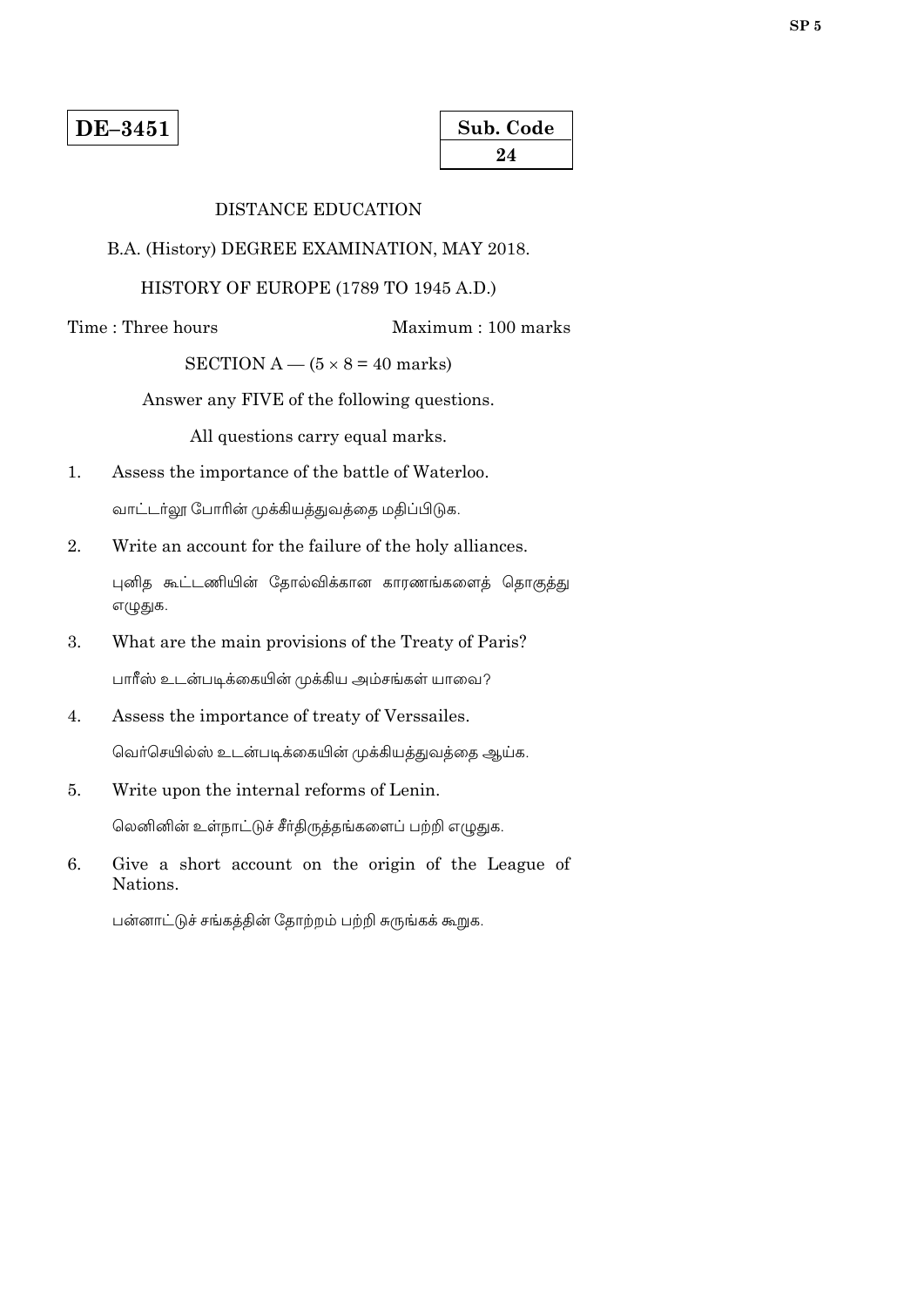7. Brief about the Rome-Berlin-Tokyo Axis.

> ரோம்–பெர்லின்–டோக்கியோ உடன்படிக்கை பற்றி சுருங்கக் கூறுக.

Give an account of the peace settlements of II World War. 8.

இரண்டாம் உலகப் போரின் அமைதி உடன்படிக்கைப் பற்றி ஒரு தொகுப்பு தருக.

SECTION B  $-$  (4  $\times$  15 = 60 marks)

Answer any FOUR of the following questions.

All questions carry equal marks.

9. Describe the different stages of Italian Unification.

இத்தாலிய ஐக்கியத்தின் பல்வேறு நிலைகளை விவரி.

- 10. Write an essay on the concert of Europe. ஐரோப்பாவின் புனித கூட்டணிப் பற்றி ஒரு கட்டுரை வரைக.
- $11.$ Critically examine the Eastern Question.

கீழைச்சிக்கல் பற்றி திறனாய்வு செய்க.

12. What were the causes for the Russian Revolution of 1917?

1917 – ம் ஆண்டு ரஷ்ய பாட்சிக்கான காரணங்கள் யாவை?

13. Explain the structure and organisation of league of nations.

பன்னாட்டுச் சங்கத்தின் அடிப்படை மற்றும் அமைப்பினை விளக்குக.

Sketch the life and achievements of Adolf Hitler. 14.

அடால்ஃப் ஹிட்லரின் வாழ்க்கை மற்றும் சாதனைகளை வரைக.

Explain the causes for the outbreak of the Second World 15. War.

இரண்டாம் ோர் வெடித்ததற்கான உலகப் காரணங்களை விளக்குக.

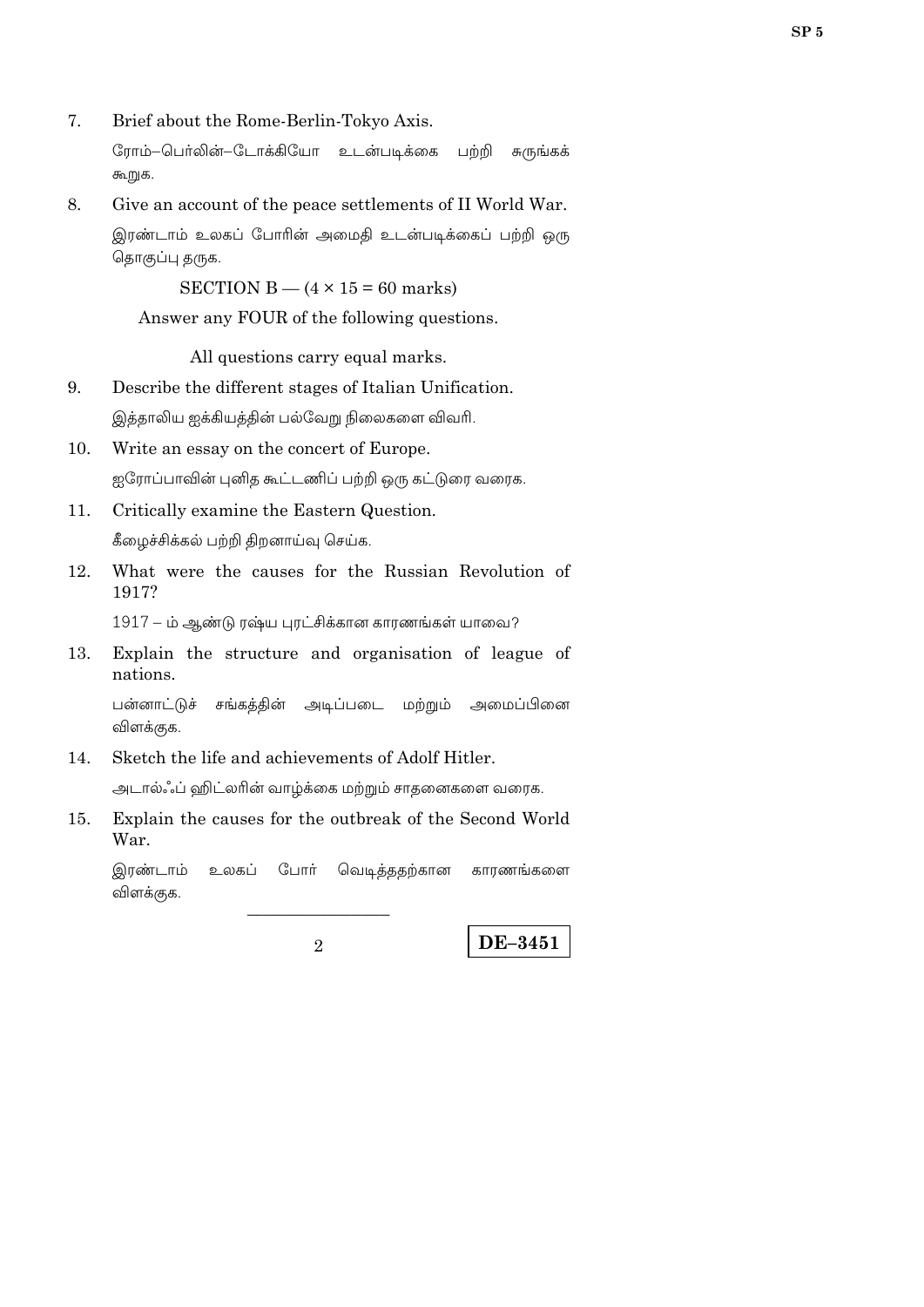| Sub. Code |  |
|-----------|--|
| 25        |  |

# DISTANCE EDUCATION

### B.A. (History) DEGREE EXAMINATION, MAY 2018.

# CONTEMPORARY POLITICAL SYSTEMS

### Time: Three hours

Maximum: 100 marks

# PART  $A - (5 \times 8 = 40$  marks)

Answer any FIVE questions.

- $1<sup>1</sup>$ Elements of state. அரசின் கூறுகள்.
- $\overline{2}$ . Unwritten constitution. எழுதப்படாத அரசியலமைப்பு.
- Presidential form of administration. 3. ஜனாதிபதி முறையிலான நிர்வாக முறை.
- Rule of law.  $4.$ ஆட்சித்துறை சட்டம்.
- House of Lords in England. 5. இங்கிலாந்தில் உள்ள பிரபுக்கள் சபை.
- 6. Direct democracy. நேரடி மக்களாட்சி.
- $7.$ Judiciary in France. பிரான்சின் நீதித் துறை.
- 8. Bi-party system. இரு கட்சி முறை.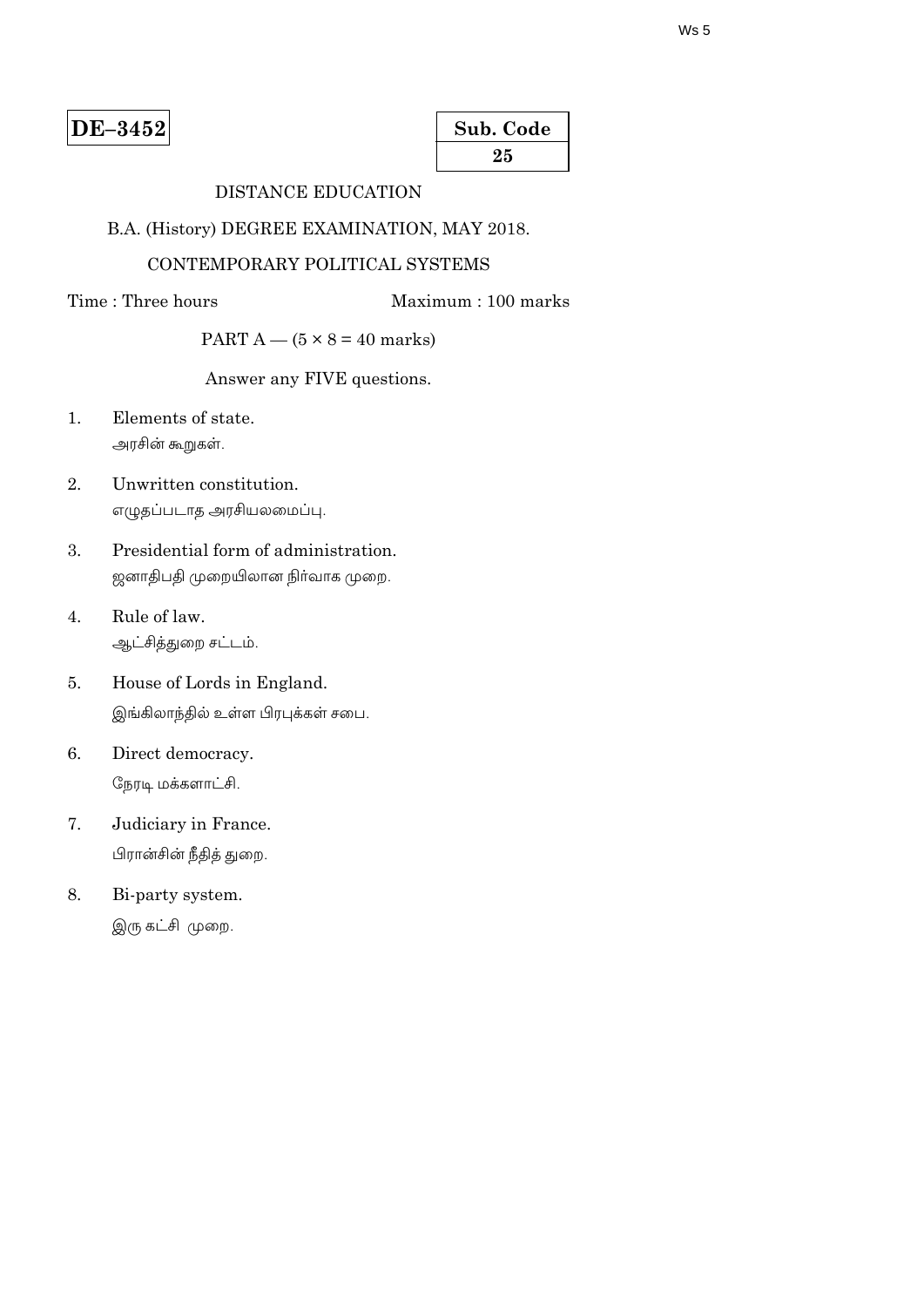PART B  $-$  (4  $\times$  15 = 60 marks)

Answer any FOUR questions.

9. Write a detailed account of the development of constitutionalism.

அரசியலமைப்பு முறையின் வளர்ச்சி பற்றி விளக்கமான கட்டுரை தருக.

10. Describe the merits and demerits of unitary and federal forms of Government.

ஒற்றையாட்சி மற்றும் கூட்டாட்சியின் நன்மை தீமைகளை விவரிக்க

Explain the salient features of the Constitution of  $11.$ England.

இங்கிலாந்து அரசியலமைப்பின் சிறப்பியல்புகளை விளக்குக.

12. Write an essay on the powers and the functions of the President of USA.

அமெரிக்க ஜனாதிபதியின் அதிகாரங்கள் மற்றும் செயல்பாடுகள் பற்றி கட்டுரை எழுதுக.

Give an account of the French Parliament. 13.

பிரஞ்சு பாராளுமன்றம் பற்றி கட்டுரை தருக.

Discuss the powers and the functions of the Federal 14. Council in Swiss.

சுவிஸ் கூட்டாட்சி குழுவின் அதிகாரங்கள் மற்றும் செயல்பாடுகள் பற்றி விவாதிக்க.

Explain federalism in USA. 15.

அமெரிக்காவின் கூட்டாட்சி முறையை விளக்குக.

 $\mathcal{D}_{\alpha}$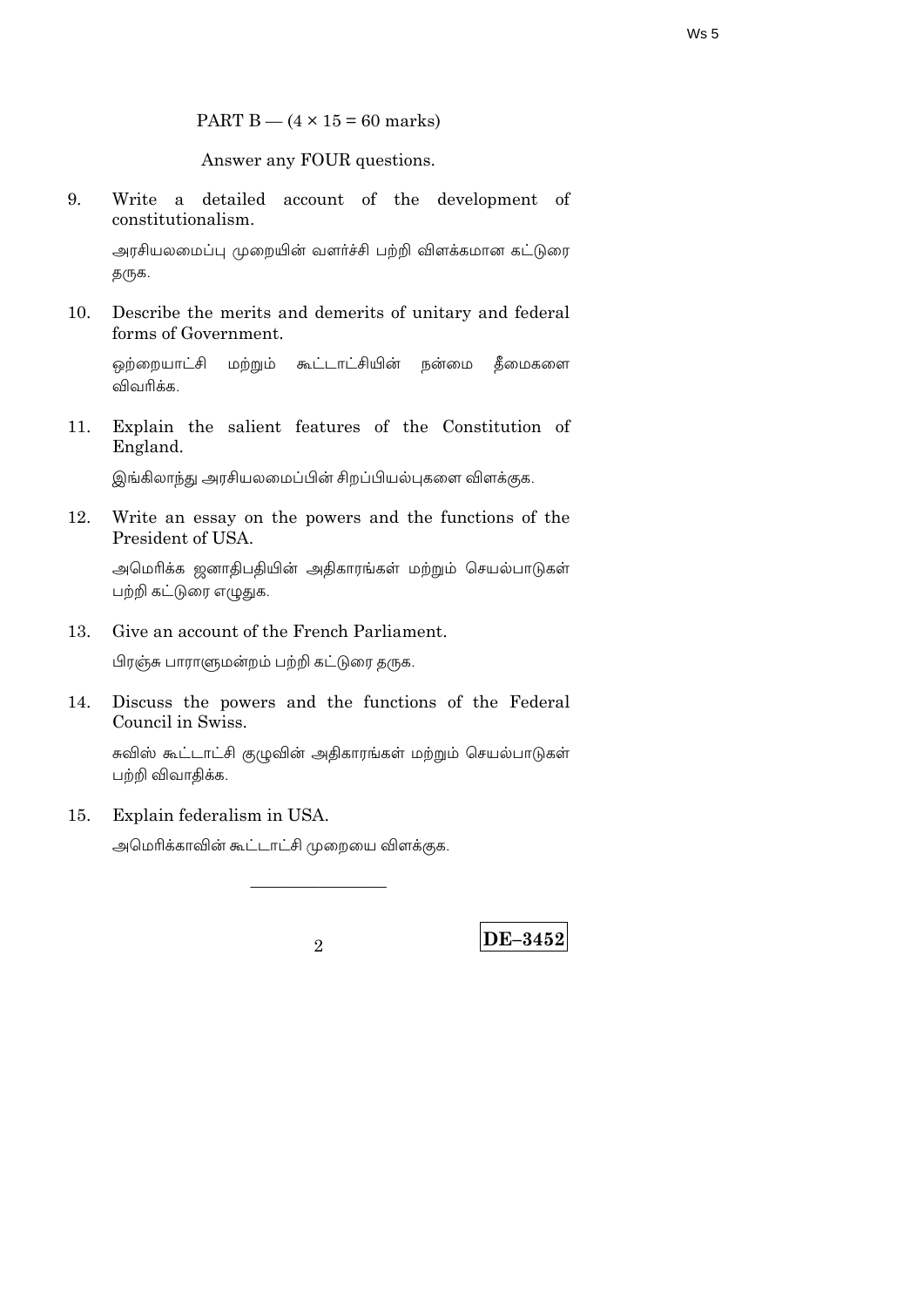| Sub. Code |  |
|-----------|--|
| 31        |  |

#### **DISTANCE EDUCATION**

#### B.A. (History) DEGREE EXAMINATION, MAY 2018

HISTORY OF TAMILNADU (From the Beginning to 1947 AD)

Time: Three hours

Maximum: 100 marks

PART A  $-$  (5  $\times$  8 = 40 marks)

Answer any FIVE of the following.

All questions carry equal marks.

- Write a note on the status of women in Sangam Age.  $\mathbf{1}$ . சங்க காலத்தில் பெண்களின் நிலை குறித்து ஒரு குறிப்பு எழுதுக.
- 2. Examine the role of Kalabhras in Tamil Nadu. தமிழ்நாட்டில் களப்பிரர்களின் பங்கினை ஆராய்க.
- $3.$ Bringout the achievements of Kulothunga I. முதலாம் குலோத்துங்கனின் சாதனைகளை வெளிக்கொணர்க.
- Give an account on the Art and Architecture of Later  $\overline{4}$ . Pandyas.

பிற்கால பாண்டியர் கால கலை மற்றும் கட்டிடக்கலை குறித்து ஒரு தொகுப்பு தருக.

- Write a note on Thirumalai Nayaks. 5. திருமலை நாயக்கா் குறித்து ஒரு குறிப்பு எழுதுக.
- Discuss the significance of Palayam administration. 6. பாளைய நிர்வாக முறையின் சிறப்புக்களை விவாதிக்க.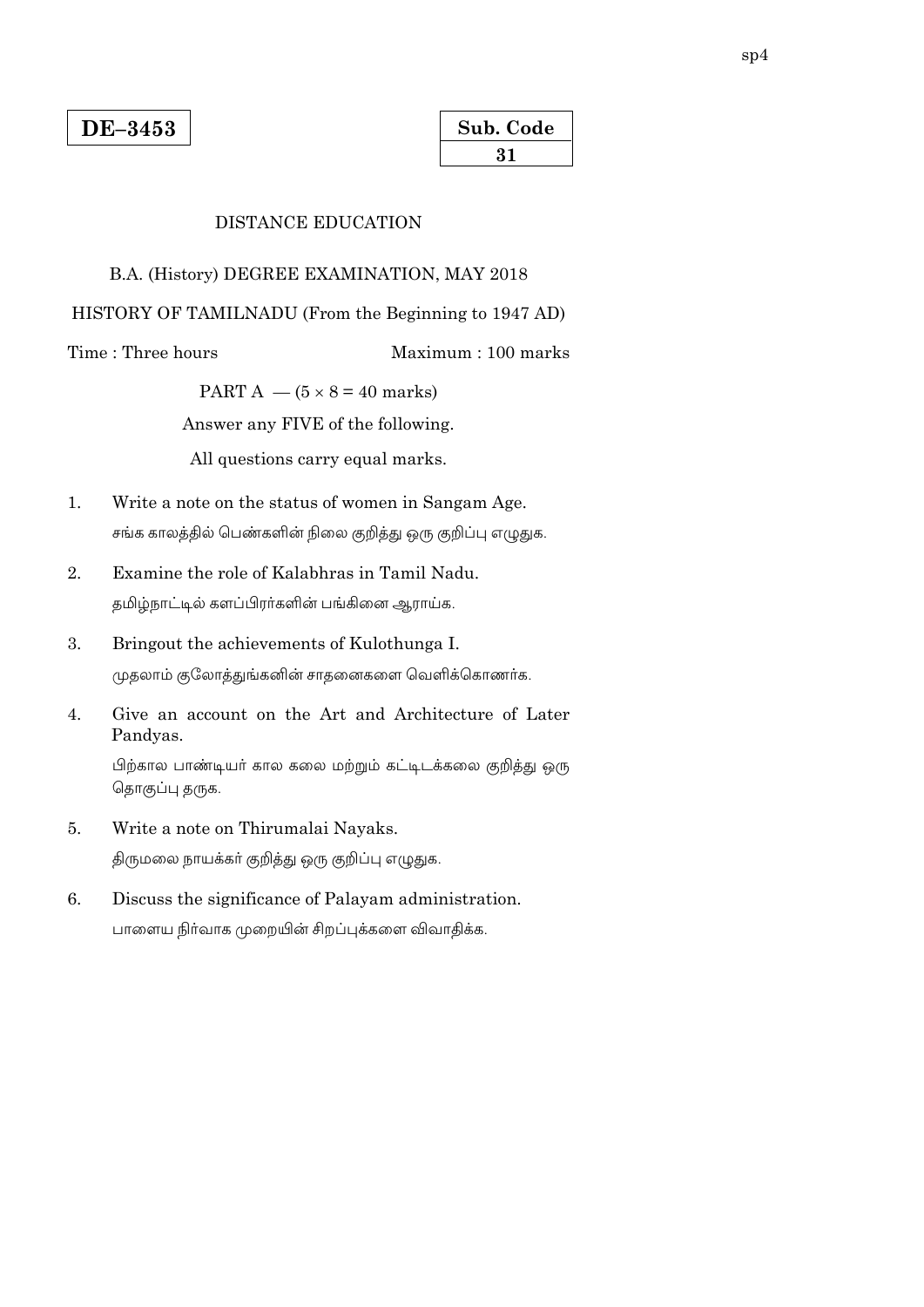7. Bring out the causes for the outbreak of Vellore Mutiny.

வேலூர் கலகம் ஏற்பட்டதற்கான காரணங்களை வெளிக்கொணர்க.

8. Write a note on the self-respect movement.

சுயமரியாதை இயக்கம் குறித்து ஒரு குறிப்பு எழுதுக.

PART B  $-$  (4  $\times$  15 = 60 marks)

Answer any FOUR of the following.

All questions carry equal marks.

9. Sketch the importance of Archaeological sources for the study of Tamil culture.

தமிழகப் பண்பாட்டை அறிந்து கொள்ள உதவும் தொல்லியல் சான்றுகளின் முக்கியத்துவத்தினை வரைக.

 $10.$ Discus the administration of Rajendra Chola I.

முதலாம் இராஜேந்திரனின் நிர்வாக முறையினை விளக்குக.

Write a note on the Administration of Madurai Nayaks. 11.

மதுரை நாயக்கா்களின் நிா்வாக முறை குறித்து ஒரு குறிப்பு எழுதுக.

Describe the causes and effects of the Carnatic wars. 12.

கர்நாடகப் போர்களின் காரணங்களையும், அதன் விளைவுகளையும் விவரி.

Discuss the causes and results of the South Indian 13. Rebellion.

தென்னிந்திய புரட்சியின் காரணங்களையும், அதன் விளைவுகளையும் விவாதிக்க.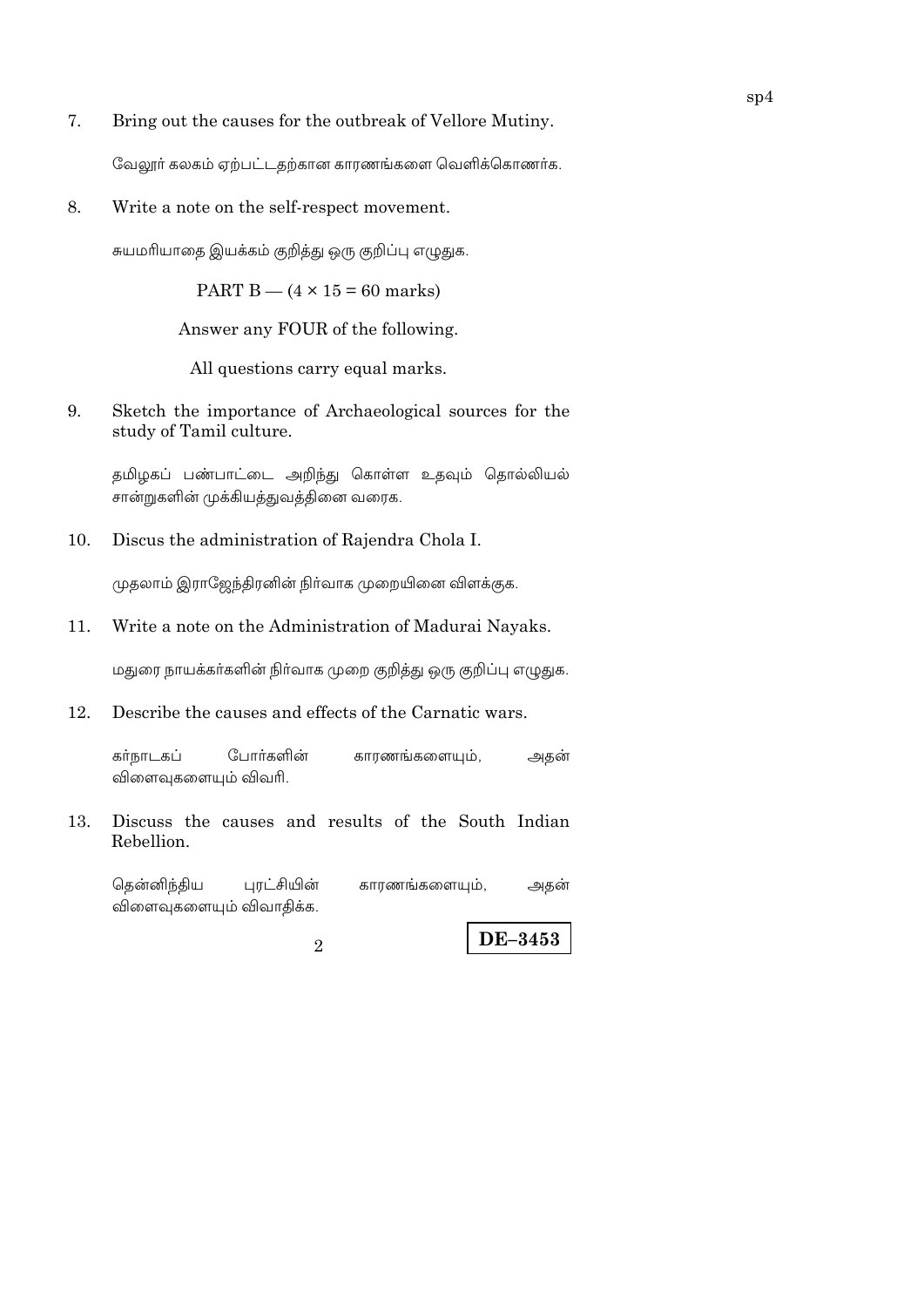Write an essay on the introduction of English educational 14. system.

ஆங்கில வழிக் கல்விமுறை அறிமுகப்படுத்தப்பட்டமை குறித்து ஒரு கட்டுரை வரைக.

Discuss the administration of Rajaji. 15.

இராஜாஜியின் நிா்வாக முறையினை விவாதிக்க.

 $\overline{3}$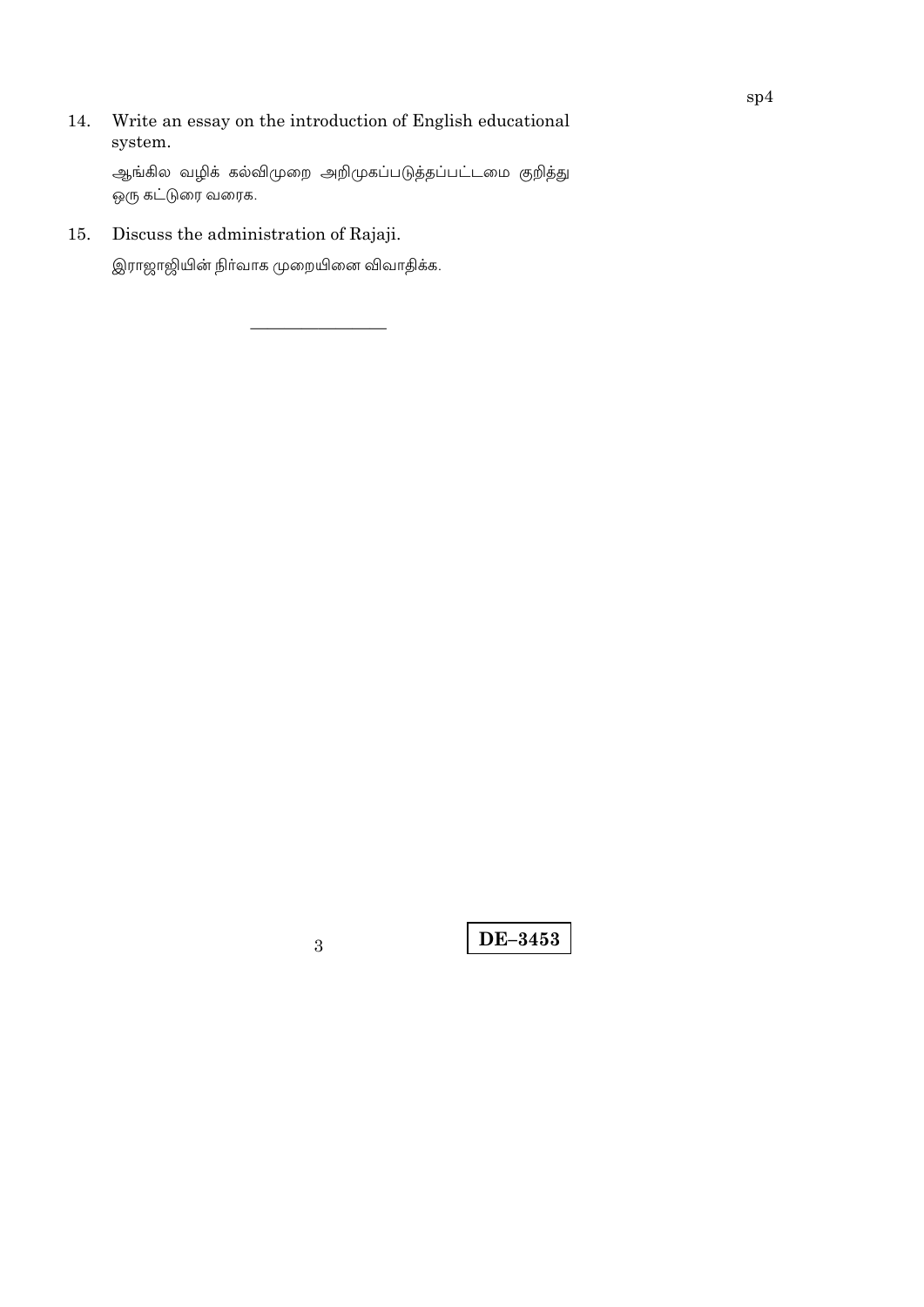| Sub. Code |  |
|-----------|--|
| 32        |  |

# **DISTANCE EDUCATION**

B.A. (History) DEGREE EXAMINATION, MAY 2018.

# HISTORY OF RUSSIA (FROM 1800 TO 1970 A.D.)

Time: Three hours Maximum: 100 marks

SECTION A  $-$  (5  $\times$  8 = 40 marks)

Answer any FIVE questions.

- $1.$ Evaluate the internal policy of Alexander  $- I$ . முதலாம் அலெக்சாண்டரின் உள்நாட்டுக் கொள்கையை ஆராய்க.
- $\overline{2}$ . Examine the impact of Crimean war on Russia. கிரிமியப் போர் ரஷ்யா மீது ஏற்படுத்திய தாக்கம் பற்றி ஆராய்க.
- 3. Write a note on the efforts taken by Alexander - II for the emancipation of Serbs.

நில அடிமைகளின் விடுதலைக்காக இரண்டாம் அலெக்சாண்டார் எடுத்த முயற்சிகள் பற்றி ஒரு குறிப்பு வரைக.

Discuss the causes of the civil war in Russia from 1917 to  $\overline{4}$ . 1921.

ரஷ்யாவில் 1917லிருந்து 1921 வரையிலான காலக்கில் நடைபெற்ற உள்நாட்டுச் சண்டைக்கான காரணங்களை விவாதி.

5. Explain the new economic policy in Lenin.

லெனினின் புதிய பொருளாதாரக் கொள்கையை விவரி.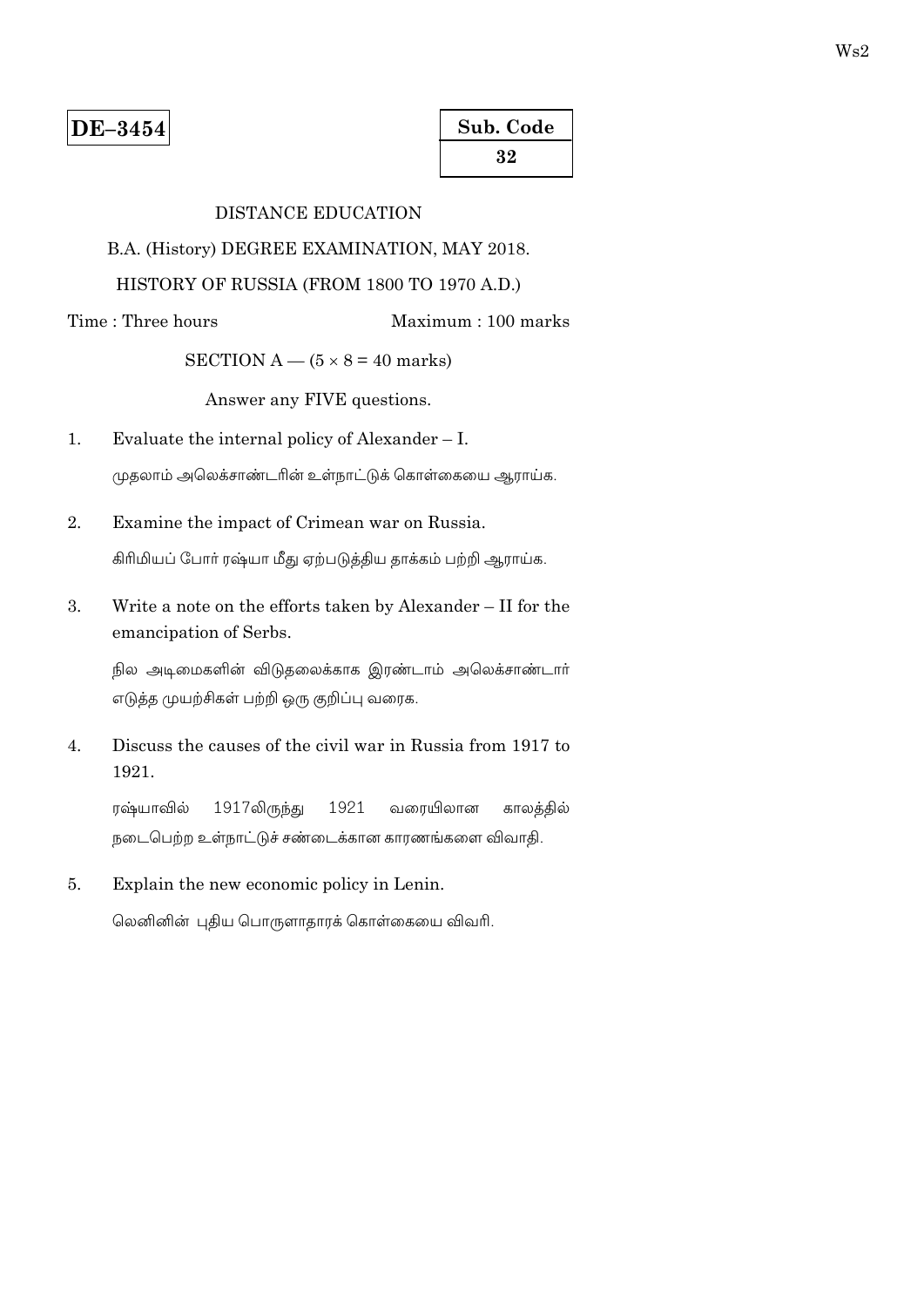6. State the reasons for the success of Stalin in the power struggle.

பதவிப் போட்டியில் ஸ்டாலினின் வெற்றி பெற்றமைக்கான காரணங்களைக் குறிப்பிடுக.

7. Evaluate the Indo-Russian peace and Friendship Treaty.

இந்திய-ரஷ்ய நட்புறவு உடன்பாட்டை மதிப்பிடுக.

8. Estimate the achievements of Brenzhenev.

பிரஷ்னேவ்வின் சாதனைகளை மதிப்பிடுக.

SECTION B  $-$  (4  $\times$  15 = 60 marks)

Answer any FOUR questions.

- Discuss the causes for the decline of Czardom in Russia. 9. ரஷ்யாவின் சார் மன்னர்களின் ஆட்சி வீழ்ச்சியடைந்ததற்கான காரணங்களை விவாதி.
- $10.$ "Lenin is not only a Revolutionary but also a Diplomat" – Explain.

"லெனின் ஓா் புரட்சியாளா் மட்டுமல்ல, ராஜதந்தாியும் கூட"  $\sim$ விளக்குக.

11. Stalin converted the agricultural Russia into an Industrial big power country  $-$  Discuss.

பின்தங்கிய விவசாய நாடான ரஷ்யாவை தொழில் மயமான நாடாக்கியவர் ஸ்டாலின் - விவாதி.

Estimate the domestic and foreign policy of Khrushev. 12.

குருஷேவ்-ன் உள்நாட்டு மற்றும் வெளிநாட்டுக் கொள்கையை மதிப்பிடுக.

 $\mathcal{D}_{\alpha}$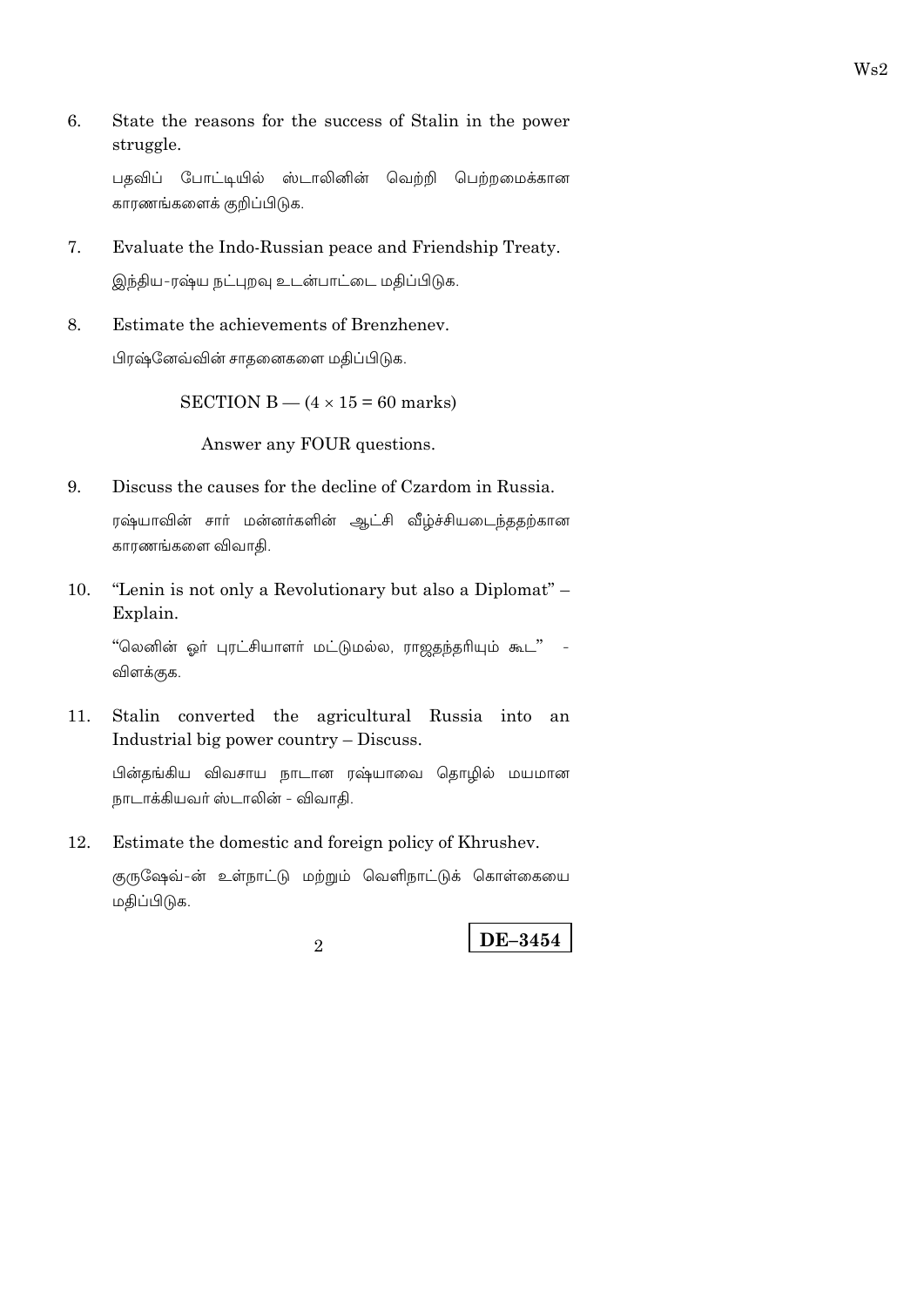Give an account of the social and cultural condition of 13. Russia in the 20<sup>th</sup> century.

ரஷ்யாவில் இருபதாம் நூற்றாண்டில் நிலவிய சமூக மற்றும் கலாச்சார நிலைகள் குறித்து ஒரு தொகுப்பு தருக

14. Assess the domestic and foreign policy of Alexander - III.

மூன்றாம் அலெக்சாண்டரின் உள்நாட்டு மற்றும் வெளிநாட்டு கொள்கையை மதிப்பிடுக.

Estimate the achievements of Gobarchev. 15.

கோர்பஷேவ்வின் சாதனைகளை மதிப்பிடுக.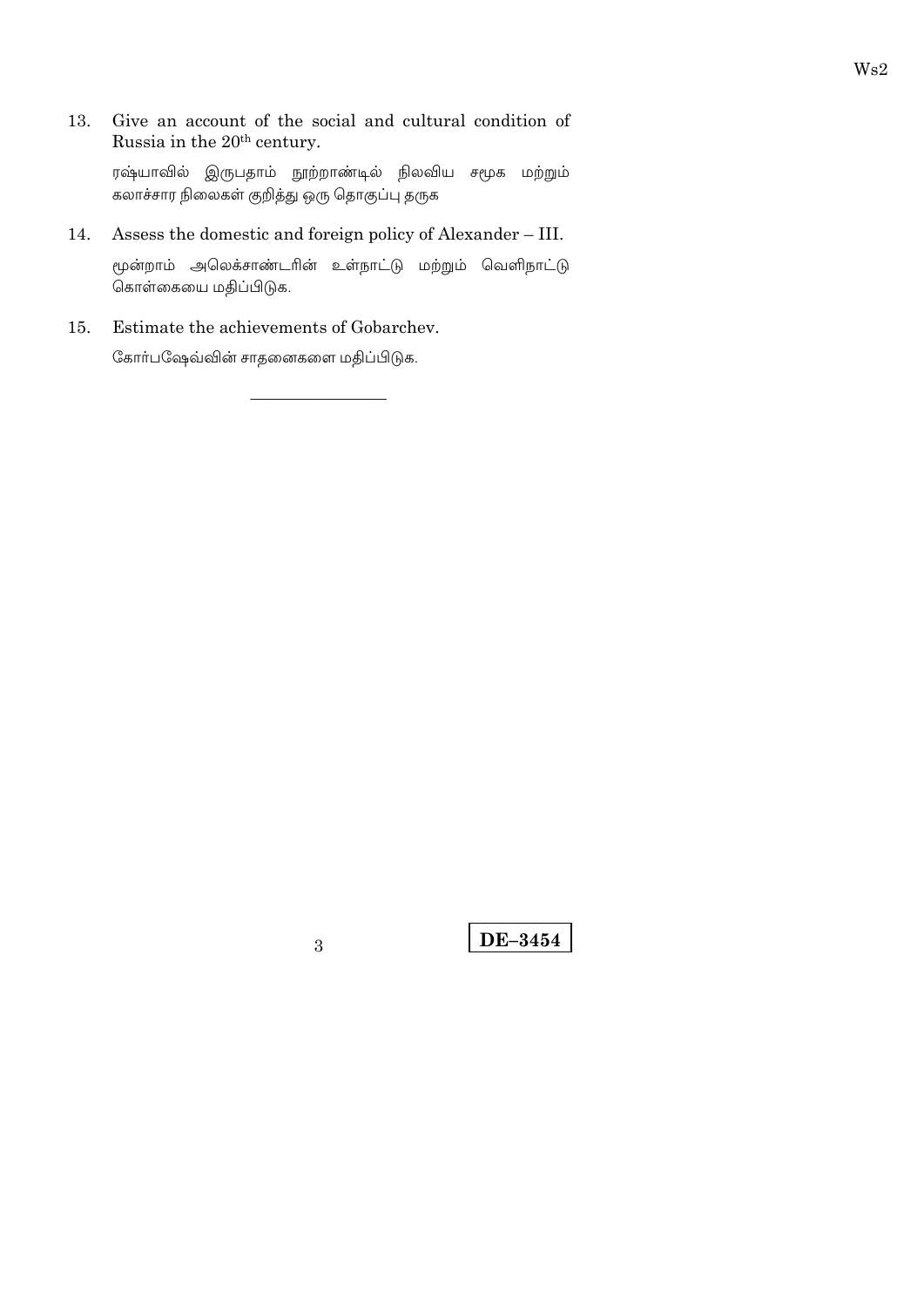| Sub. Code |  |
|-----------|--|
| 33        |  |

# **DISTANCE EDUCATION**

### B.A. (History) DEGREE EXAMINATION, MAY 2018.

# INTERNATIONAL RELATIONS (FROM 1914 TO THE PRESENT)

Time: Three hours

Maximum: 100 marks

SECTION A —  $(5 \times 8 = 40$  marks)

Answer any FIVE of the following.

- Listout the effects of the first world war.  $\mathbf{1}$ . முதல் உலகப்போரின் விளைவுகளைப் பட்டியலிடுக.
- 2. Discuss the circumstances for the rise of fascism in Italy. இத்தாலியில் பாசிசம் தோன்றுவதற்கான சூழ்நிலைகளை விவாதி.
- $3.$ Write a short note on Zionism.

ஸியோனிசம் (அல்லது) யூத தேசியம் பற்றி ஒரு குறிப்பு எழுதுக.

- Assess the achievements of Dr. Sukarno.  $\overline{4}$ . டாக்டர். சுகர்ணோவின் சாதனைகளை மதிப்பிடுக.
- $5<sub>1</sub>$ Explain the cold ward in the context of Vietnam. பனிப்போரின் ஓர் அங்கமான வியட்நாம் பற்றி விவரி.
- 6. Give an account of Suez canal problem. சூயஸ்கால்வாய் பிரச்சனை பற்றி ஒரு தொகுப்பு தருக.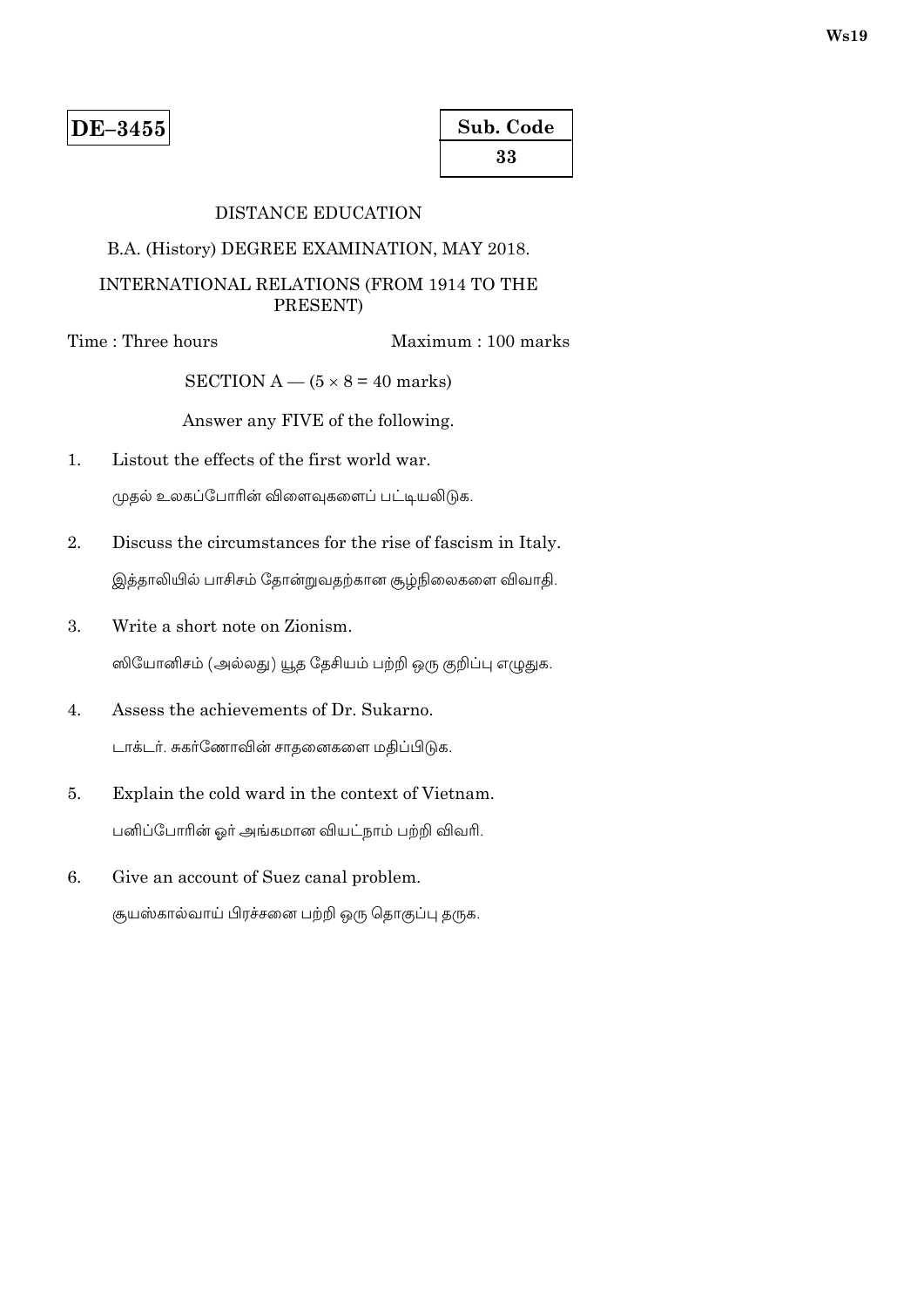- 7. List out the activities of SAARC. சார்க் அமைப்பின் பணிகளைப் பட்டியலிடுக.
- 8. Write a note on oil diplomacy. எண்ணெய் ராஜதந்திரம் பற்றி ஒரு குறிப்பு எழுதுக.

SECTION B  $-$  (4  $\times$  15 = 60 marks)

Answer any FOUR of the following.

Write an essay on the organization and achievements of 9. League of Nations.

பன்னாட்டுக் கழகத்தின் அமைப்பு மற்றும் சாதனைகள் பற்றி ஒரு கட்டுரை வரைக.

10. Narrate the rise and fall of Hitler.

ஹிட்லரின் எழுச்சி மற்றும் வீழ்ச்சி பற்றி விவரி.

Examine the important causes for the outbreak of second 11. world war.

இரண்டாம் உலகப்போர் தோன்றுவதற்கான முக்கியக் காரணங்களை ஆராய்க.

12. Discuss the causes for the growth of Nationalism in Africa.

ஆப்பிரிக்காவில் தேசிய இயக்கம் வளருவதற்கான காரணங்களை விவாதி.

 $\overline{2}$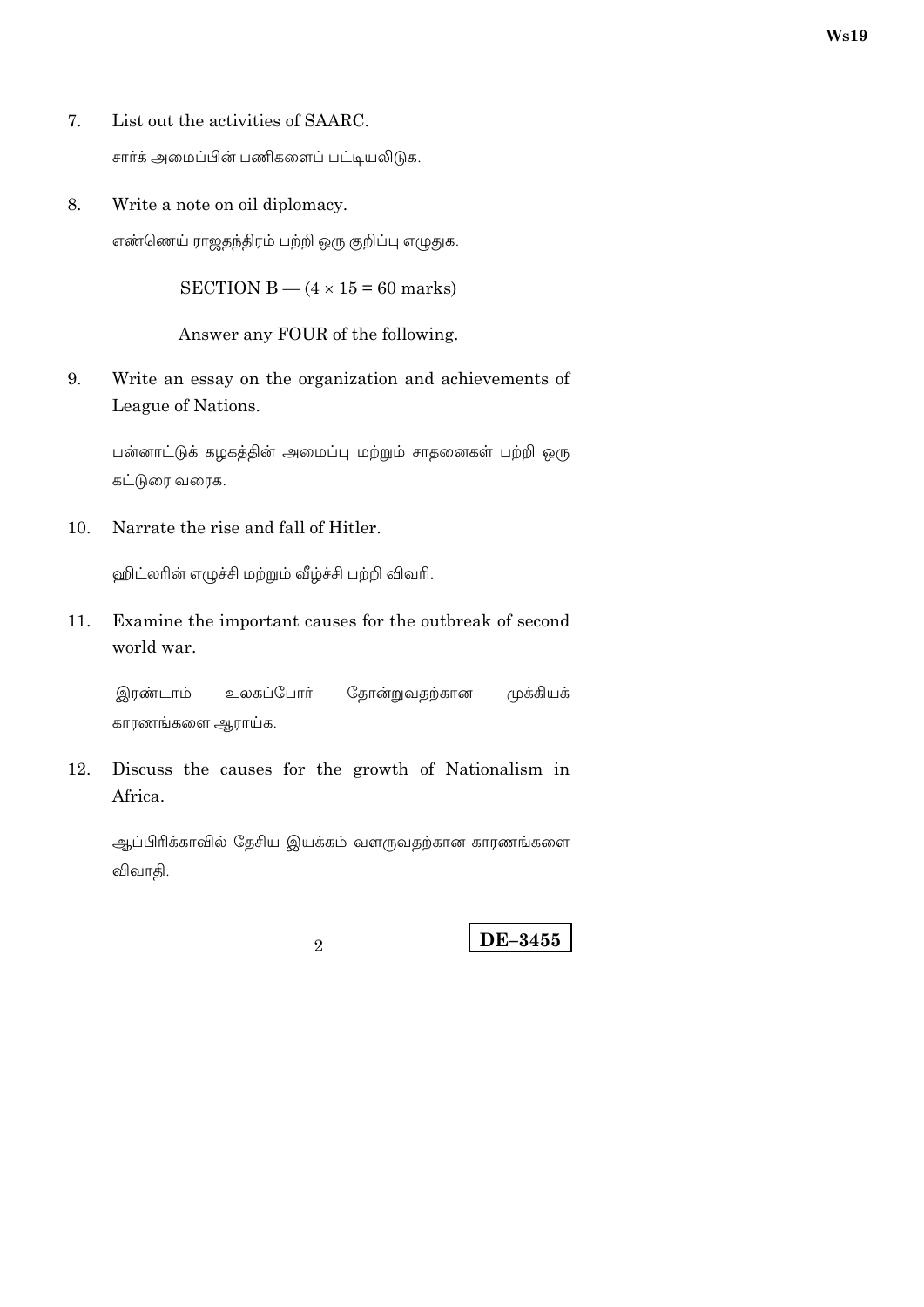Assess the foreign policy of India. 13.

இந்தியாவின் அயல்நாட்டுக் கொள்கையை மதிப்பிடுக.

What are the aims and functions of SEATO? 14. தென்கிழக்கு ஆகிய நாடுகளின் ஒப்பந்த நிறுவத்தின்  $(SEATO)$ 

நோக்கம் மற்றும் செயல்பாடுகள் யாவை?

What is globalization? What are the merits of 15. globalization?

உலகமயமாக்கல் என்றால் என்ன? அதன் நன்மைகள் யாவை?

 $\overline{3}$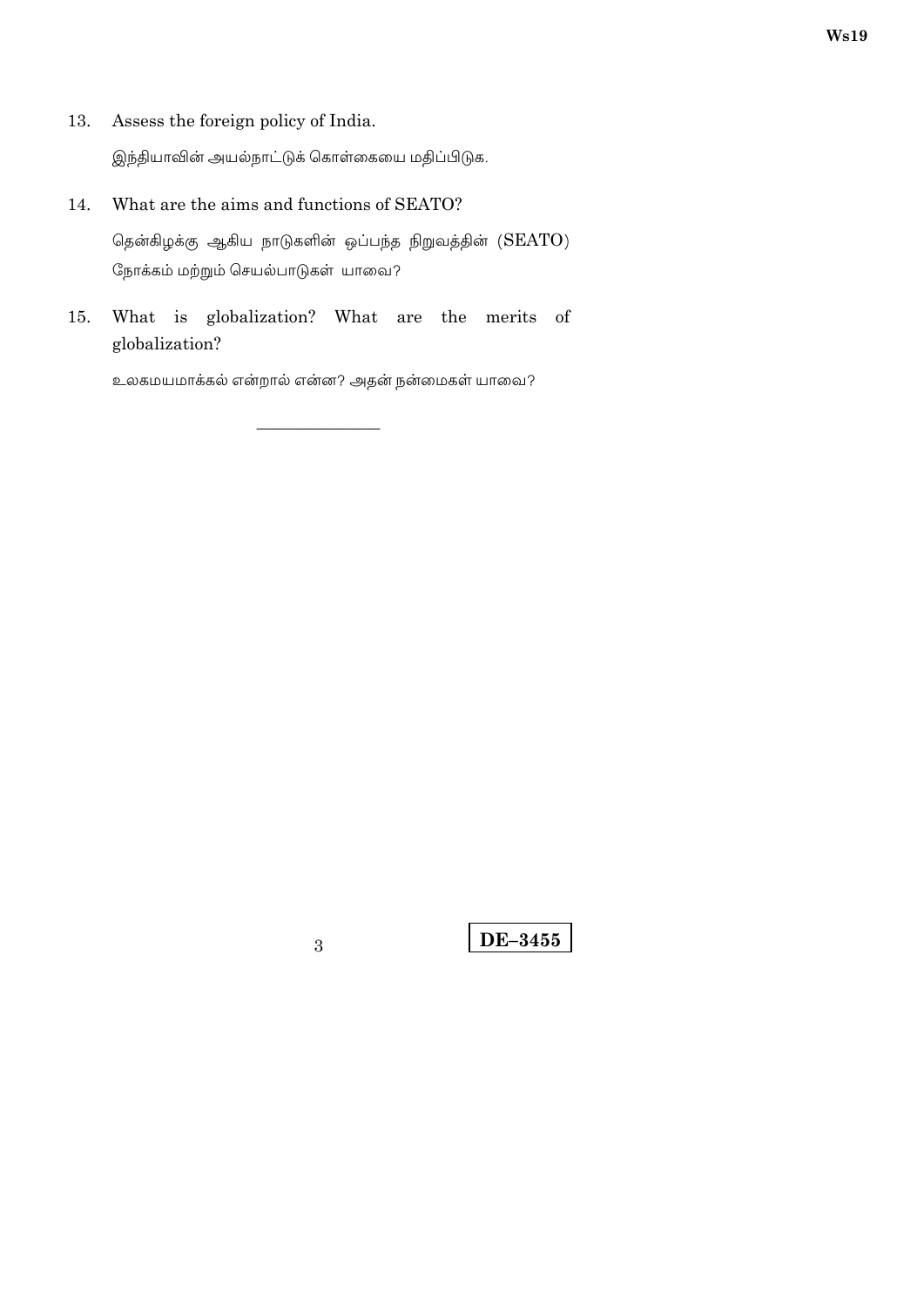# **DISTANCE EDUCATION**

### B.A. (History) DEGREE EXAMINATION, MAY 2018.

### TOURISM MANAGEMENT

Time: Three hours

Maximum: 100 marks

SECTION A  $-$  (5  $\times$  8 = 40 marks)

Answer any FIVE questions.

- What is tourism? Mention about the objectives of tourism.  $1.$ சுற்றுலா என்றால் என்ன? சுற்றுலாவின் நோக்கம் பற்றி கூறுக.
- What are the various forms of tourism? 2. சுற்றுலாவின் பல்வேறு வகைகள் யாவை?
- 3. Explain the reasons for the growth of tourism in modern times.

தற்காலத்தின் சுற்றுலா வளர்ச்சிக்கான காரணங்களை விளக்குக.

- Describe the functions of PATA.  $4.$ பசிபிக் பகுதி பயண நிறுவனத்தின் பணிகளை விவரி.
- Examine the role of Railways in domestic tourism 5. development.

உள்நாட்டு சுற்றுலா வளர்ச்சியில் இரயில்வேயின் பங்கினை ஆராய்க.

6. Give an account of the economic impact of Tourism.

சுற்றுலாவின் பொருளாதாரத் தாக்கம் பற்றி ஒரு தொகுப்பு தருக.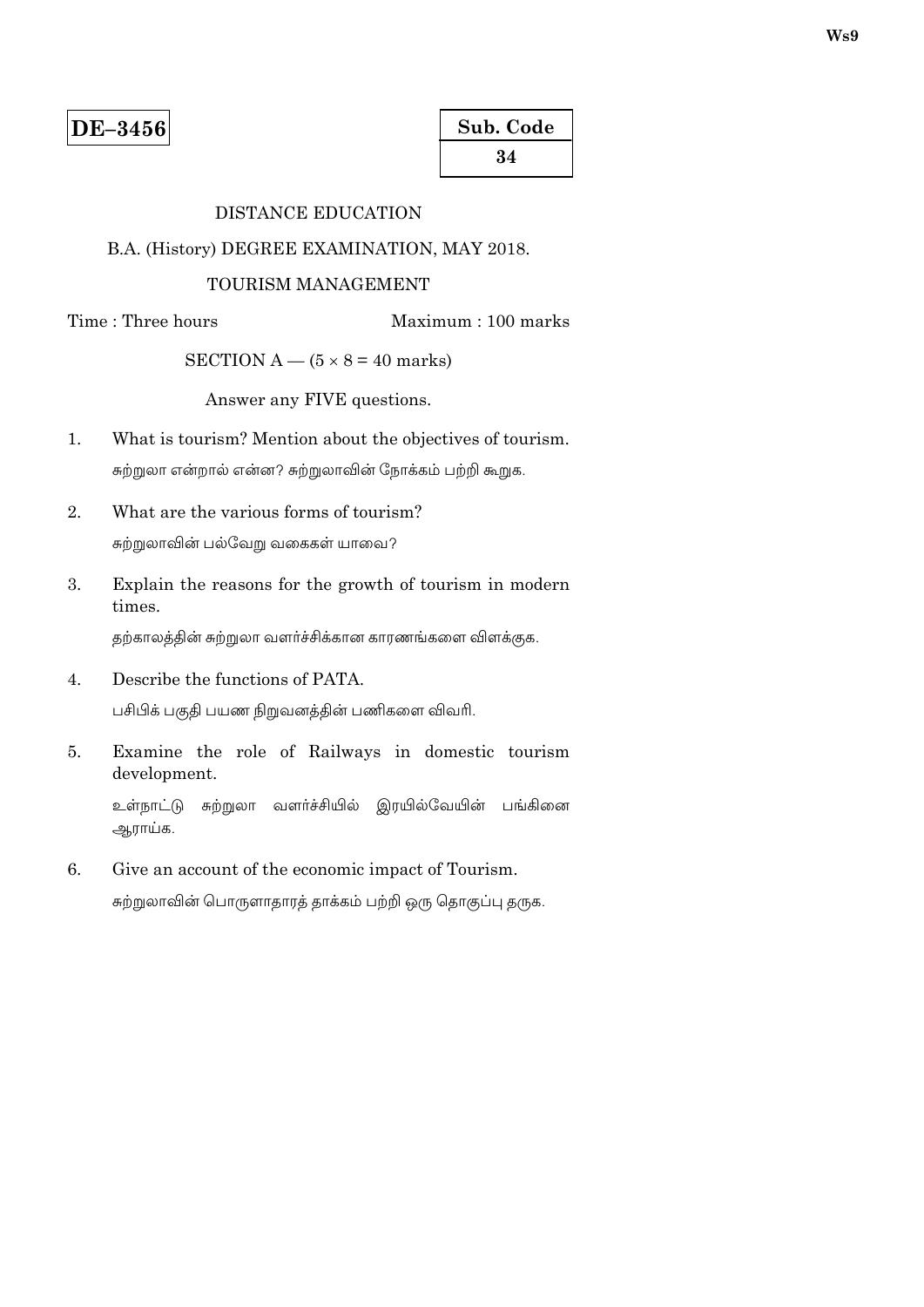இந்திய சுற்றுலா வளர்ச்சிக் கழகம் குறித்து எழுதுக.

8. Discuss the significance of Cultural Tourism in India. இந்தியாவில் கலாச்சார சுற்றுலாவின் முக்கியத்துவத்தை விவாதி.

SECTION B —  $(4 \times 15 = 60$  marks)

Answer any FOUR questions.

- 9. Write an essay on the origin and growth of tourism. சுற்றுலாவின் தோற்றம் மற்றும் வளர்ச்சி பற்றி ஒரு கட்டுரை வரைக.
- $10.$ Examine the functions of WTO. உலக சுற்றுலா நிறுவனத்தின் பணிகளை ஆராய்க.
- 11. Describe the development of tourism in contemporary period.

சம காலத்தில் சுற்றுலாவில் ஏற்பட்ட வளர்ச்சியை விவரி.

12. List out the social and economic factors of tourism.

சுற்றுலாவின் சமூக மற்றும் பொருளாதார காரணிகளைப் பட்டியலிடுக.

- Trace the development of tourism in India. 13. இந்தியாவில் சுற்றுலா வளர்ச்சியை விவரி.
- $14.$ Why India is called 'the land of all seasons'.

'எல்லா காலங்களுக்கும் ஏற்ற நாடு' இந்தியா என என் அழைக்கப்படுகிறது.

What are the steps taken by the government of Indian to 15. promote tourism?

சுற்றுலாவை மேம்படுத்த இந்திய அரசால் மேற்கொள்ளப்படும் வழிமுறைகள் யாவை?

 $\mathcal{D}_{\alpha}$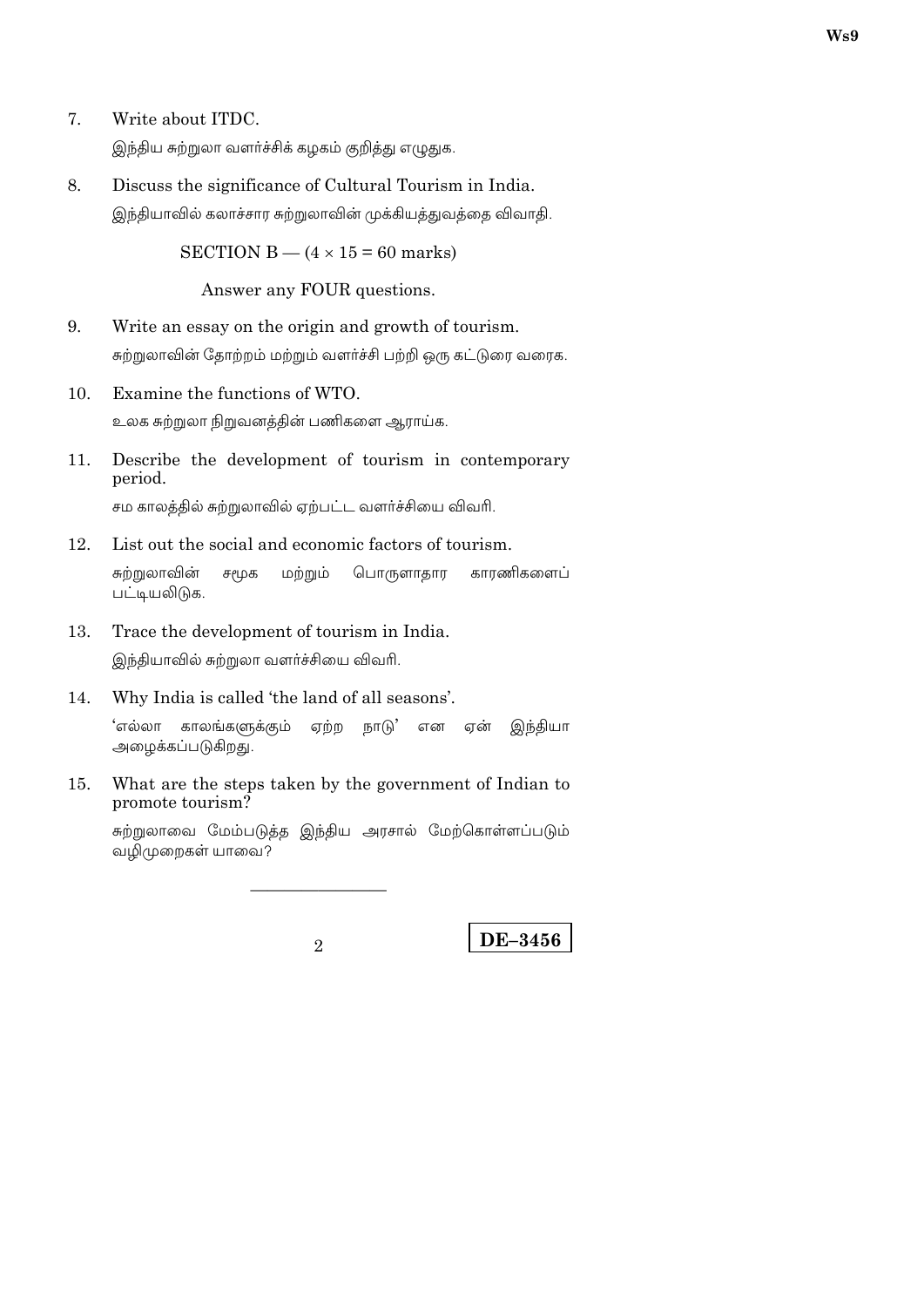# **DISTANCE EDUCATION**

# B.A. (History) DEGREE EXAMINATION, MAY 2018.

### COMPUTERS AND DATA PROCESSING

Time: Three hours

Maximum: 100 marks

PART A  $-$  (5  $\times$  8 = 40 marks)

Answer any FIVE questions.

- Explain the classification of computer.  $1.$ கணினியின் பல்வேறு பகுப்புகளை விளக்குக.
- $\overline{2}$ . Write a note on time-shared processing. நேர-பகிர்வு செயலாக்கம் பற்றி சிறு குறிப்பு வரைக.
- 3. What is Planning? Explain.

திட்டமிடுதல் என்றால் என்ன? விளக்குக.

- $4.$ Explain about top-down programming technique. மேல்-கீழ் நிரலாக்க உத்திகளை விளக்கி வரைக.
- 5. Explain decision table.

தீர்மான அட்டவணை – விவரி.

Discuss transaction file in details. 6.

செயலாக்க கோப்பு பற்றி விரிவாக விவாதி.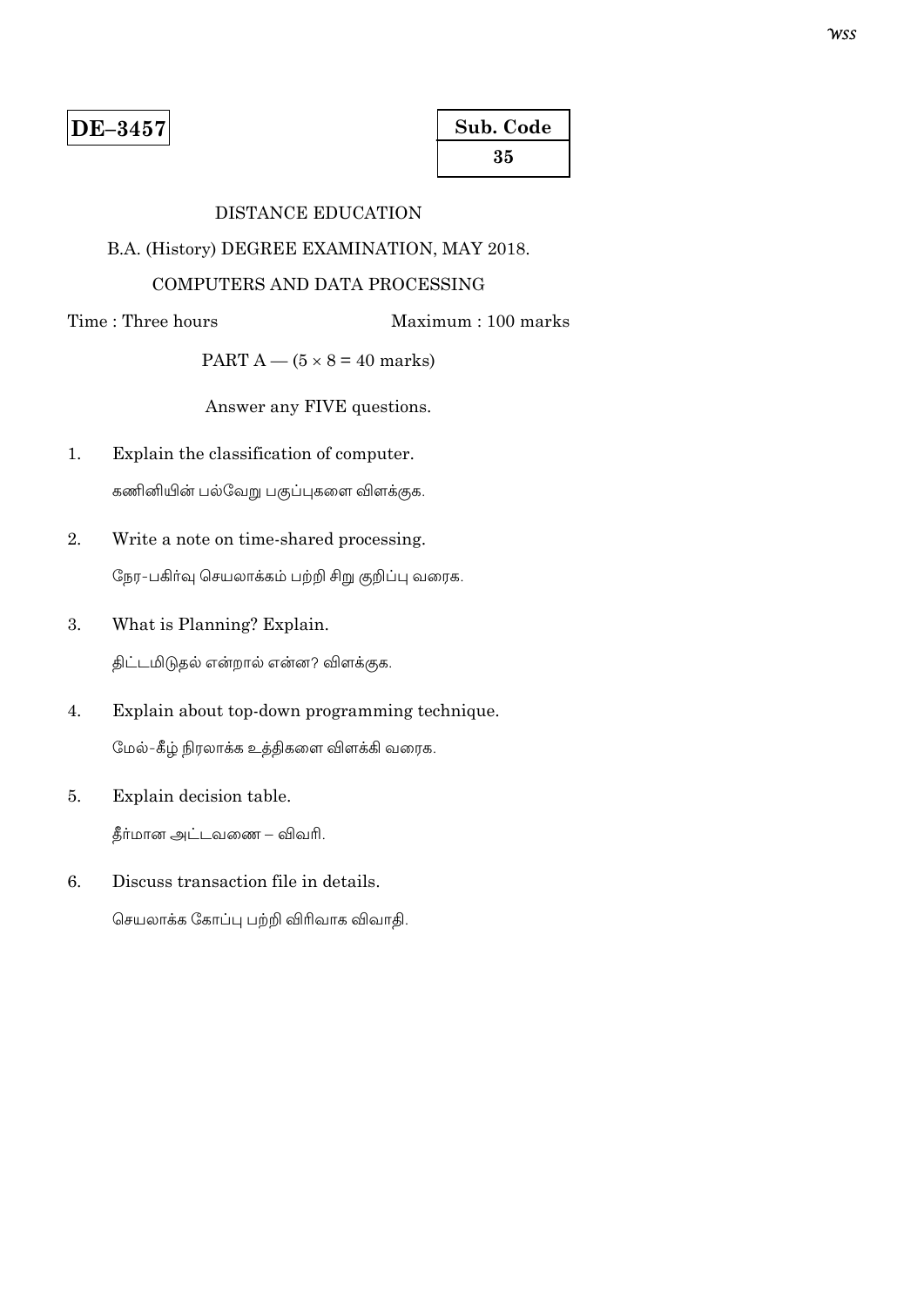7. What is meant by production planning and control? Discuss.

உற்பத்தி திட்டமிடல் மற்றும் கட்டுப்படுத்துதல் என்றால் என்ன? விவாதி.

8. Write a short note on Query Package.

கேள்வி தொகுப்பு பற்றி சுருக்கமாக எழுதுக.

PART B  $-$  (4  $\times$  15 = 60 marks)

Answer any FOUR questions.

- 9. Discuss:
	- Batch processing  $(a)$
	- $(b)$ Real-time processing.

விவாதி:

- (அ) தொகுப்பு செயலாக்கம்
- (ஆ) நிகழ்நேர செயலாக்கம்.
- 10. Explain the evaluation of computers.

கணினியின் காலப்போக்கிலான வளர்ச்சியை விவரி.

- Describe structured proramming with example. 11. கட்டமைவு நிரலாக்க உத்திகளை உதாரணத்துடன் விளக்குக.
- 12. What are the components of data processing cycle? Briefly explain.

தரவு செயலாக்க சுழற்சியின் பல்வேறு பாகங்களை விரிவாக விளக்குக.

 $\overline{2}$